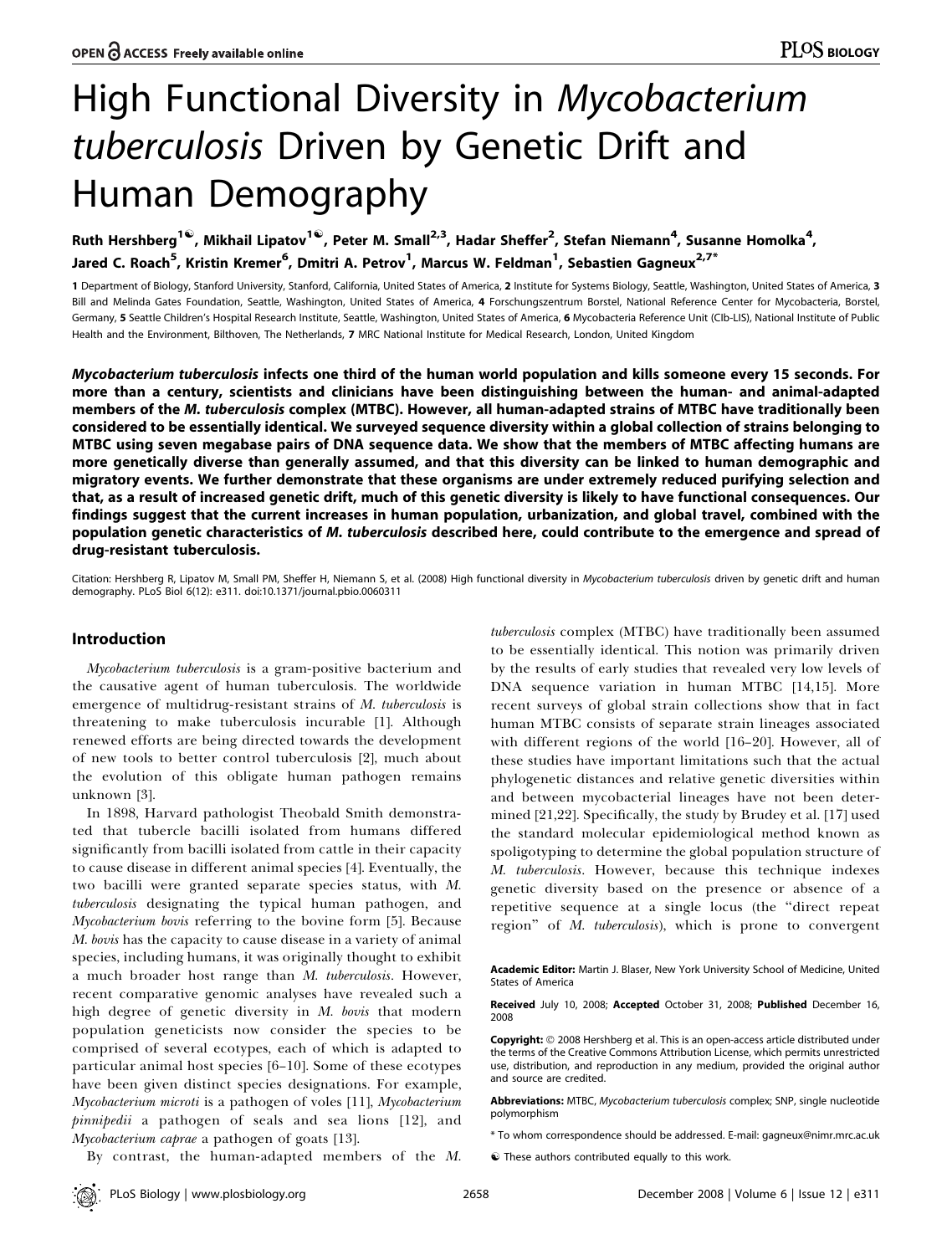## Author Summary

Tuberculosis remains a worldwide public health emergency. The emergence of drug-resistant forms of tuberculosis in many parts of the world is threatening to make this important human disease incurable. Even though many resources are being invested into the development of new tuberculosis control tools, we still do not know the extent of genetic diversity in tuberculosis bacteria, nor do we understand the evolutionary forces that shape this diversity. To address these questions, we studied a large collection of human tuberculosis strains using DNA sequencing. We found that strains originating in different parts of the world are more genetically diverse than previously recognized. Our results also suggest that much of this diversity has functional consequences and could affect the efficacy of new tuberculosis diagnostics, drugs, and vaccines. Furthermore, we found that the global diversity in tuberculosis strains can be linked to the ancient human migrations out of Africa, as well as to more recent movements that followed the increases of human populations in Europe, India, and China during the past few hundred years. Taken together, our findings suggest that the evolutionary characteristics of tuberculosis bacteria could synergize with the effects of increasing globalization and human travel to enhance the global spread of drug-resistant tuberculosis.

evolution, this technique is of limited use for phylogenetic and population genetic analyses [16,18,20,21,23]. The study by Baker et al. [16] used a multilocus sequencing approach to study M. tuberculosis diversity, but because just seven genes were analyzed, only a small number of phylogenetically informative single nucleotide polymorphisms (SNPs) were identified. In the studies by Gutacker et al. [20] and Filliol et al. [18], the authors used a very similar approach: they compared the full genome sequences of MTBC strains available at the time and identified a series of synonymous SNPs, which they used to genotype large collections of strains. However, such approaches are known to lead to so-called phylogenetic discovery bias and distorted phylogenetic inference [22,24,25]. In our previous study [19], we used genomic deletions (large sequence polymorphisms) to analyze a global collection of strains. Even though we were able to use these deletions to classify strains unambiguously, genetic distances based on genomic deletions are difficult to interpret [3,21]. Finally, because of the inherent limitations of the molecular markers used in all of the studies reviewed above, the evolutionary processes that shape strain diversity in MTBC have not been adequately investigated; generally, actual DNA sequence data are preferred for phylogenetic and population genetic analyses [26,27].

Here we report our in-depth analyses of a large set of coding sequence data from a global collection of MTBC strains. These analyses reveal that the human-adapted members of MTBC are more genetically diverse than generally recognized. We also demonstrate that genetic drift is likely to be an important evolutionary force generating diversity in MTBC, and that this diversity can be linked to changes in human demography and to both ancient and recent human migrations.

## Results and Discussion

#### The Global Phylogeny of M. tuberculosis

We investigated the genetic diversity within MTBC using seven megabases of DNA sequence data that we generated

from a representative collection of 108 MTBC strains (Table S1). This collection included 99 human-adapted strains that were selected to represent the broadest geographic and genetic diversity from a global collection of 875 strains characterized previously by the analysis of deletions across the genome [19]. An additional seven strains were selected to represent four animal-adapted ecotypes, including M. bovis, M. microti, M. pinnipedii, and M. caprae. We also included the vaccine strain M. bovis BCG Pasteur and one strain of Mycobacterium canettii as our predicted outgroup. M. canettii is formally considered part of MTBC. However, in this study we use ''MTBC'' to refer to all other members of MTBC, excluding M. canettii. M. canettii strains have been shown to be more distantly related to the remaining MTBC than any two other MTBC strains are to each other [28]. For each of the 108 strains included in the study, we determined the DNA sequence of 89 genes, which together corresponded to 65,829 base pairs per strain, or 1.5% of the  $\sim$ 4.4 Mbp genome of MTBC (Tables S2 and S3, Figure S1). These 89 genes comprised housekeeping genes and antigens analyzed in the early sequencing studies mentioned above [14,15], as well as genes of special interest, including putative new drug targets [29–31], genes believed to be involved in latency and reactivation [32,33], DNA repair genes [34], genes encoding a novel bacterial secretion system [35,36], and novel antigens [37,38]. Although the selection of these 89 genes was not random, the genes are distributed fairly uniformly around the MTBC chromosome, thus covering all the main parts of the MTBC genome (Figure S1).

We first used the concatenated DNA sequences of the 89 genes for each of the 108 strains and conducted a maximum parsimony analysis. Our analysis produced a single phylogenetic tree with a homoplasy index of 0.0043 (Figure 1). This phylogenetic tree is completely congruent with the one we constructed using the neighbor-joining method (Figure S2) as well as with the deletion-based analysis we reported previously (Figure 1, Table S1) [19]. The negligible degree of homoplasy observed in our sequence-based tree, and the fact that our sequence-based and deletion-based trees are congruent further supports the highly clonal population structure of MTBC [39,40]. The primary branches of our sequence-based tree are also consistent with earlier studies that classified M. tuberculosis into ''ancient'' and ''modern'' forms based on the presence or absence of a genomic deletion known as TbD1 [8]. However, because our new sequence data allow us to better interpret genetic distances between lineages, we find that the difference between ancient and modern MTBC is more pronounced than one would assume on the basis of the presence of a single genomic deletion (Figure 1).

## Human-Adapted MTBC Is More Genetically Diverse than Assumed

We further compared the genetic distances between different strain lineages using our new sequence data. Overall, our analysis reveals greater genetic diversity of the human-adapted organisms than previously appreciated. Specifically, our sequence-based phylogeny shows that all the animal-adapted members of MTBC form an ingroup relative to the rest of the phylogeny. This suggests that even though these animal strains belong to four distinct ecotypes adapted to distinct animal host species, they represent only a proportion of the genetic diversity found in all of the human-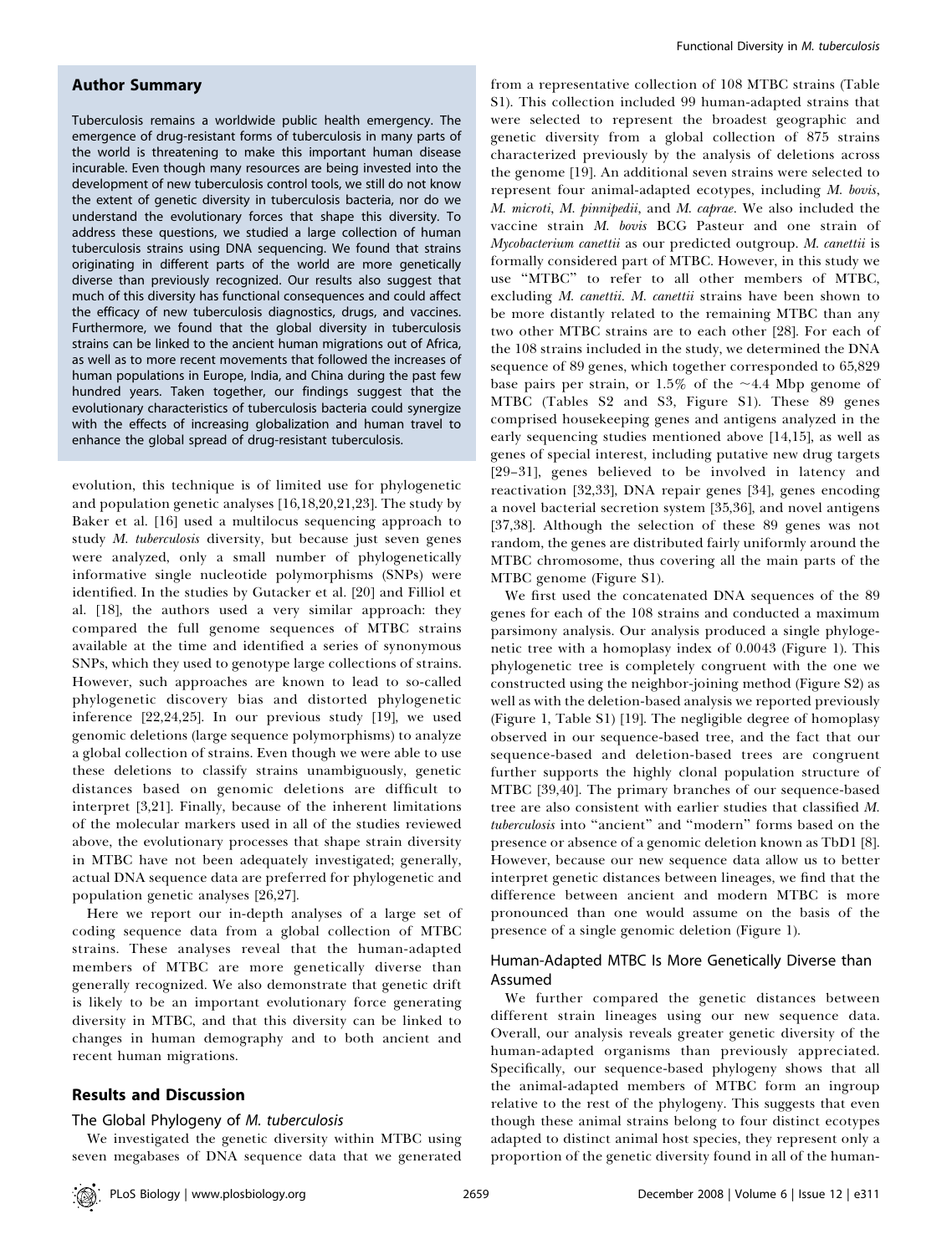

Figure 1. Maximum Parsimony Phylogeny of M. tuberculosis Complex Using 89 Concatenated Gene Sequences in 108 Strains The branches are colored according to the main lineages defined previously based on our genomic deletion analysis, except for the animal-adapted strains, which are indicated in orange. The main clades are labeled according to their dominance in particular geographic areas. The branch leading to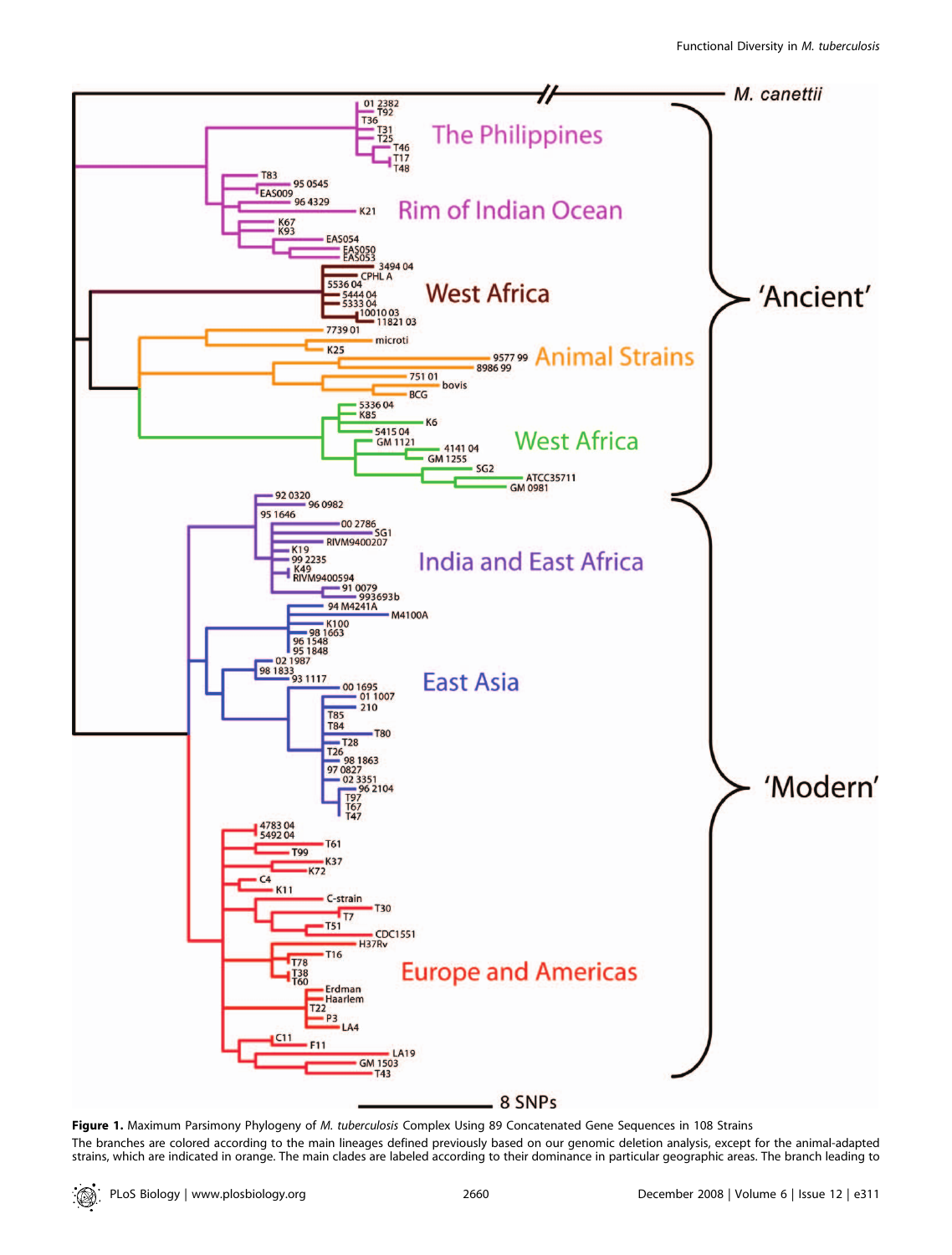M. canettii has been truncated in the figure because of the large numbers of changes that separate this hypothesized outgroup from the rest of the phylogeny (Table S4). Ancient and modern strain lineages are indicated. The green and brown lineages correspond to strains traditionally known as M. africanum [21]. doi:10.1371/journal.pbio.0060311.g001

adapted MTBC (Figure 1). In fact, the average pairwise genetic distance among animal-adapted strains is equal to the average distance among human-adapted strains (23.61 versus 23.65 differences, respectively; Figure 2). Additionally, the distribution of all possible pairwise genetic distances within the human-adapted group was not significantly different from that within the animal-adapted group (Mann–Whitney rank sum test,  $p = 0.74$ ). Taken together, this evidence shows that the genetic diversity among the human-adapted mem-

bers of MTBC is just as pronounced as that among the animal-adapted strains tested. Although the human MTBC strains used in this study are not a true population survey because they were selected to maximize either diversity or geographical distribution, these observations suggest that the genetic diversity among the human-adapted members of MTBC is just as pronounced as that among the animaladapted strains. This is especially surprising given the fact that the latter belong to four distinct ecotypes adapted to distinct animal host species.

## Purifying Selection Is Severely Reduced in MTBC

Next, we used our sequence dataset to estimate the role of purifying selection in the evolution and genetic diversity of MTBC. One commonly used method of examining the degree of purifying selection acting on sequences is to calculate the ratio of the rates of nonsynonymous and synonymous changes (dN/dS). In the absence of selection this ratio is expected to near unity. Purifying selection is expected to reduce this ratio, while positive selection is expected to increase it.

We discovered a total of 488 SNPs in our 108 strains. The M. canettii strain differed from each of the other MTBC strains at 129–145 sites (0.2% of the examined sites, Table S4), while the maximum number of SNPs between any two other MTBC strains was 46 (0.07% of the examined sites). This supports the use of M. canettii as a closely related outgroup. The comparison of the proteins in the M. canettii strain with the majority-rule consensus of the proteins in the remaining MTBC strains revealed 125 nucleotide differences, of which 43 were nonsynonymous. This corresponds to the ratio of the rates of nonsynonymous and synonymous changes (dN/dS) of 0.18. This ratio is similar to that previously observed between M. tuberculosis and the relatively more distantly related Mycobacte*rium avium*  $(0.17)$  [41]. It is also similar to ratios we obtained by pairwise comparisons of the two fully sequenced M. avium strains: M. avium 104 and M. avium paratuberculosis (dN/dS = 0.17), and for the two fully sequenced strains: Mycobacterium sp. JLS and Mycobacterium sp. MCS ( $dN/dS = 0.15$ ). This appears to represent the general dN/dS within the Actinobacteria, as we conclude from an examination of pairwise genome-wide comparisons of different fully sequenced Actinobacteria genomes (unpublished data). It thus appears that the strength of selection acting on M. canettii may be similar to that acting on other Mycobacteria and Actinobacteria.

Out of the 370 SNPs that segregated among the remaining 107 MTBC strains (i.e., excluding M. canettii; Table S5), 231 (62%) were nonsynonymous and 139 (38%) synonymous. The average pairwise dN/dS ratio for the MTBC strains was 0.57.

This is substantially higher than that in most other bacteria [41] and is significantly higher than that observed for the SNPs specific to *M. canettii* (G-test,  $p < 0.0001$ ).

The high dN/dS in MTBC could be a consequence of diversifying selection driven by host immunity. We addressed this possibility by comparing the ratio of nonsynonymous to synonymous SNPs in surface-exposed or excreted, virulence, and housekeeping genes (Table S2). Contrary to what we would expect if immune selection was responsible for the high dN/dS in MTBC, we found that all three gene classes had comparable ratios of nonsynonymous to synonymous SNPs (Table S6), similar to the situation reported for Salmonella typhi [42]. It is therefore unlikely that diversifying selection explains the high ratio of dN/dS unless housekeeping proteins, virulence proteins, and surface- exposed or secreted proteins are all equally and strongly exposed to immune surveillance and are all involved in the creation of antigenic variation. This latter possibility seems unlikely because, even though M. tuberculosis is an intracellular pathogen, during various stages of the natural history of human tuberculosis (for example transmission and infection processes, and cavitary and disseminated disease) bacilli are in fact located extracellularly. Furthermore, there is increasing evidence that M. tuberculosis interacts with both the humoral and the cellular immune system as evidenced by antibody-based serological recognition of M. tuberculosis antigens in patient sera [38]. This suggests that surface-exposed or excreted gene products in MTBC should, in principle, be under stronger immune surveillance than structural genes.

In other organisms, high dN/dS ratios are often considered to indicate a reduction in purifying selection [26,27]. However, such high dN/dS values may also stem from the close relatedness of the MTBC strains. Rocha et al. pointed out that dN/dS is often higher in cases in which the organisms being compared are very closely related [43]. For such closely related organisms the dN/dS ratio may be elevated because slightly deleterious nonsynonymous mutations that are destined to be lost during long periods of time may not yet have been removed by purifying selection [43]. If dN/dS within MTBC is inflated because of nonsynonymous mutations being slightly deleterious, we expect the frequency distribution for nonsynonymous SNPs to be skewed towards low frequencies when compared with synonymous SNPs. Using our large dataset of sequences it was possible to test this directly. We found that although the frequency distribution of nonsynonymous SNPs was highly skewed towards low frequencies, this was equally true for the synonymous SNPs (Figure 3), with no difference in the proportion of singletons in the two types of SNPs (G-test,  $p = 0.66$ ). Similarly, when we examined the frequency of 68 genomic deletions in 100 clinical MTBC strains reported earlier [44], we found that these deletions were also not more likely to occur as singletons when compared with the synonymous SNPs found here (G-test,  $p = 0.32$ ). These results indicate that neither nonsynonymous SNPs nor deletions show any evidence of being slightly deleterious within MTBC (i.e., they behave as selectively neutral). Second, if slightly deleterious mutations contribute to the increased dN/dS in MTBC, we expect dN/dS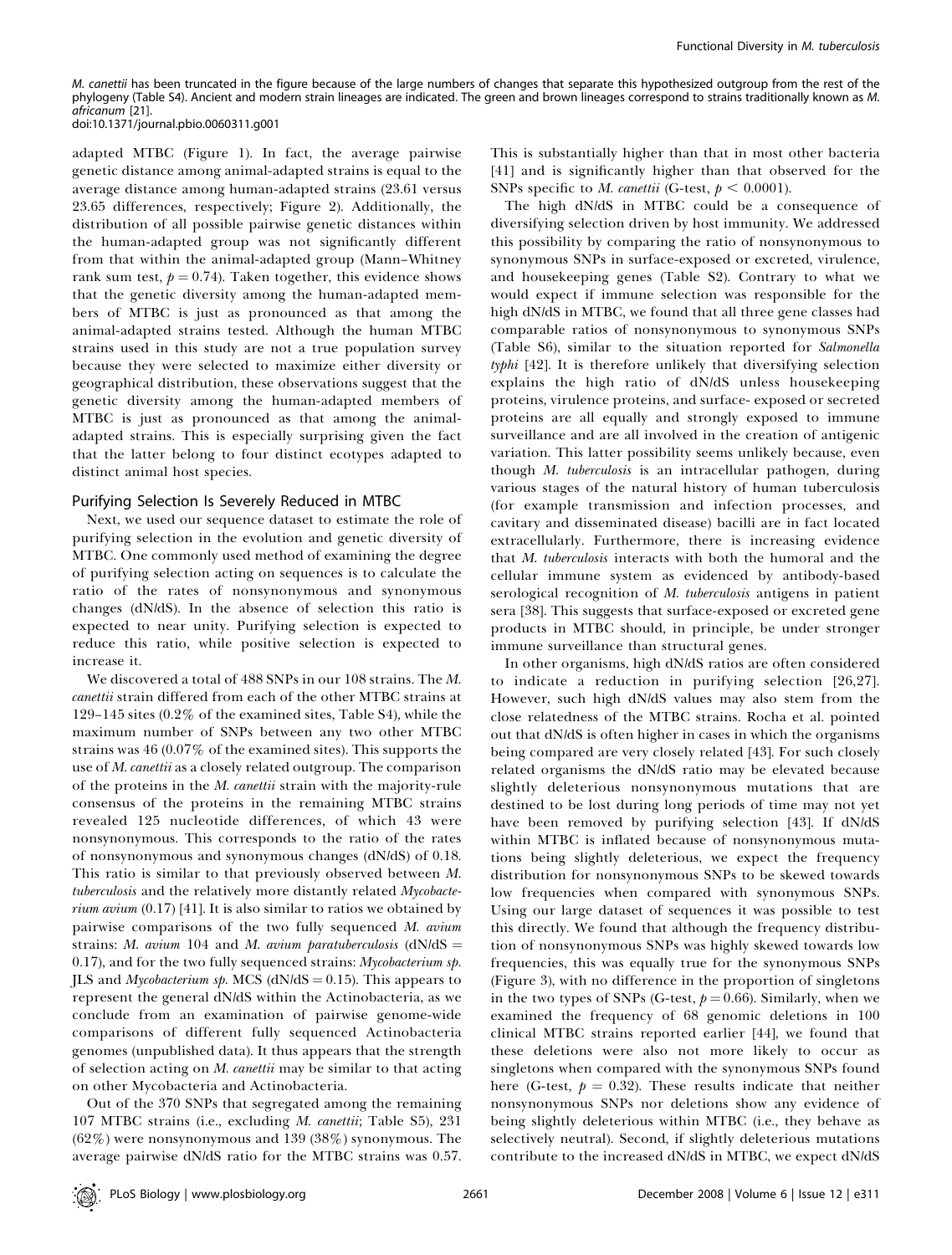

Figure 2. Frequency of Pairwise Genetic Distances Among 108 Strains of the MTBC Pairwise comparisons of genetic distances between human-adapted strains are indicated in yellow, those between animal-adapted strains in blue, and those between human- and animal-adapted strains in red. For better illustration, the frequencies of genetic distances in the animal-to-animal strain comparisons and the animal-to-human strain comparisons were multiplied by 20 and 3, respectively. However, for the statistical analysis (see main text), the actual frequencies were used. doi:10.1371/journal.pbio.0060311.g002

to be lower among common SNPs, as slightly deleterious polymorphisms are less likely to reach high frequencies. However, we found that the proportion of nonsynonymous SNPs among the 75 SNPs that were present in more than five strains was no different from the proportion in the entire dataset (63% compared with 62%, G-test,  $p=0.97$ ). To further test our hypothesis, we compared the ratio of nonsynonymous to synonymous SNPs in different parts of our phylogenetic tree (Figure 1). We found no significant difference in this ratio between internal and external phylogenetic branches or between the ancient and modern MTBC lineages (Table S6). These results together indicate that, contrary to the suggestion of Rocha et al. [43], the high dN/dS values within MTBC are not an artifact of the close relatedness of the MTBC strains, but are in fact likely to be the result of a reduction in selective constraint.

To further probe the observed reduction in selective constraint, we classified different positions within the studied proteins according to their patterns of conservation in all ten fully sequenced mycobacterial species that are distantly related to the MTBC/M. canettii strains. We first searched for orthologs of the 89 sequenced genes in these ten mycobacterial species. For 62 of the genes we could find orthologs in at least five of the ten species (Table S2). We aligned the protein sequences of these 62 genes in the mycobacterial species in which they were present (excluding MTBC/M. canettii orthologs) and examined the level of conservation at each alignment position. The amino acid positions were then divided into two groups: (i) ''conserved'' positions—positions that either have identical amino acids in all the examined distant mycobacterial species or vary only among biochemically similar amino acids, and (ii) ''variable'' positions—the least constrained positions that show some radical amino acid changes (see Methods). 64% of positions in these proteins were conserved

and 36% were variable (Table 1). We expect that mutations at the conserved positions should have stronger functional effects and be more deleterious on average than mutations at the variable positions. Consistent with this view, nonsynonymous changes specific to M. canettii predominantly fall into variable positions (72%, G-test,  $p < 0.0001$ , Table 1). We expect that weakened purifying selection in MTBC should allow more amino acid changes in MTBC to be observed at the conserved (i.e., constrained) positions. As expected, in contrast to the changes in M. *canettii*, the majority  $(58\%)$  of amino acid mutations in MTBC fall into the conserved positions (Table 1). In fact, the proportions of amino acid mutations in MTBC that fall into variable and conserved positions is not significantly different from that expected if purifying selection in MTBC was no longer making a distinction among mutations in these two classes of sites (G-test,  $p = 0.1$ ). A different way to look at this is to calculate a measure similar to dN/dS that compares the rates of variable and conserved amino acid changes.  $P_{var}$  can be defined as the number of changes that fall at variable sites divided by the total number of variable sites. Similarly  $P_{\text{cons}}$  is defined as the number of changes at conserved sites divided by the total number of conserved sites.  $P_{\text{cons}}/P_{\text{var}}$  equals 0.22 for the *M. canettii* changes and 0.77 for the MTBC changes. This analysis further underscores the low level of purifying selection in MTBC.

## The Observed Reduction in Selection Is Not Specific to the 89-Gene Dataset Used

To evaluate whether the 89 genes we selected were indeed representative of the whole M. tuberculosis genome, we repeated some of our analyses using completed MTBC genomes. Currently, full genomic sequences are available for six MTBC strains: M. tuberculosis H37Rv, M. tuberculosis H37Ra, M. tuberculosis F11, M. tuberculosis CDC1551, M. bovis,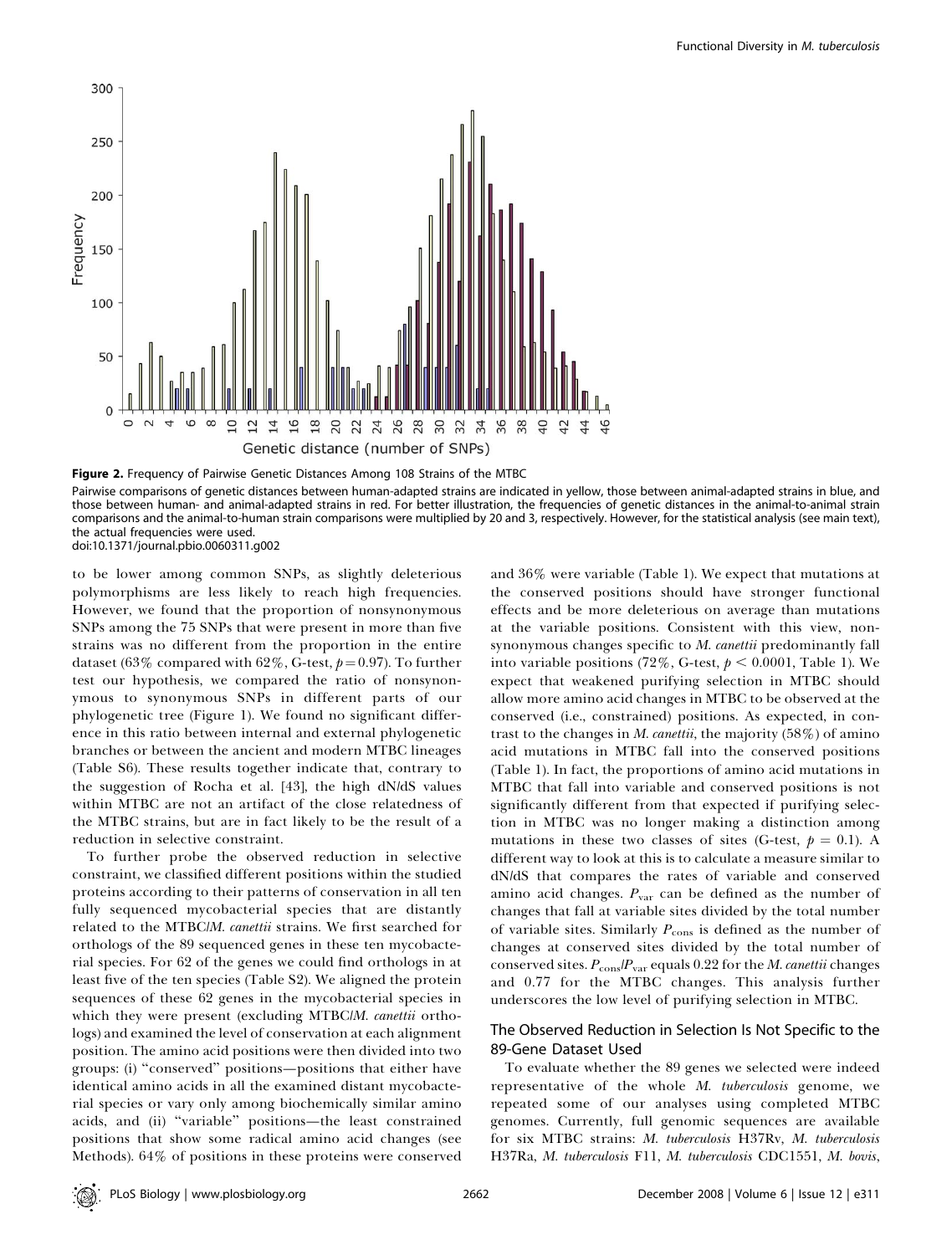

Figure 3. Frequency Distribution of Nonsynonymous Mutations, Synonymous Mutations, and Genomic Deletions in MTBC Strains For each site that underwent a mutation within MTBC we observed two states: the derived (or mutated) state, and the ancestral state. For synonymous and nonsynonymous mutations we deduced the ancestral state based on the sequence of the outgroup strain M. canettii. For the genomic deletions (originally described in [44]), the ancestral state is the non-deleted state and the deleted state is derived. The frequencies depicted here are those of the mutated states. All three types of mutations show similar frequency distributions, which suggests that most nonsynonymous mutations and deletions are not slightly deleterious but rather selectively neutral within MTBC. Blue, nonsynonymous mutations; red, synonymous mutations; yellow, genomic deletions.

doi:10.1371/journal.pbio.0060311.g003

and M. bovis BCG Pasteur 1173P2. We conducted genomewide pairwise comparisons of the DNA sequences of all orthologous protein pairs between the H37Rv strain and the remaining five strains. This allowed us to obtain the number of synonymous and nonsynonymous differences for all orthologs across the genome. As strains belonging to MTBC show very low levels of diversity, it is impossible to use pairwise comparisons to calculate dN and dS for specific genes. However, it is possible to sum the mutations across the genome and examine whether the ratios of nonsynonymous and synonymous mutations that we found for the 89 genes in our dataset are representative of the entire genome. For the vast majority of orthologs pairs we found zero to two differences between the H37Rv strain and any of the other five strains  $(>97\%$  for all comparisons). However, in each comparison there was a small number of genes (less than ten) that were clearly outliers. These genes showed a much higher number of differences than the genome in general. Many of these genes, such as  $pks12$  and members of the PE and PPE gene families, were previously implicated as involved in antigenic variation [45,46] and may be subject to diversifying selection. Alternatively, they could represent rare examples

of recombination or horizontal gene transfer in MTBC, for which some evidence has been presented [47,48]. These genes do not seem to be representative of the genome as a whole, given the small number of mutations in all other genes and the large number of mutations within these genes; including them may skew the analysis. We therefore removed these genes prior to summing the mutations. For all five comparisons the ratio of nonsynonymous to synonymous differences was very similar to the ratio found within our 89 gene dataset (Table 2, G-test,  $P > 0.92$  for all five comparisons). It thus appears that the reduced selection we observed is not limited to the genes within our dataset.

This genome-wide analysis also provides a further indication that the observed high ratio of dN/dS is not the result of immune surveillance. Similarly to the majority of the genes in the genome, and in sharp contrast to  $pks12$  and some genes of the PE and PPE families that are known to be under immune surveillance, the 89 genes we sequenced show only zero to two differences between the H37Rv strain and any of the other five fully genome sequenced strains. This, in addition to our finding that the high dN/dS ratio is not specific to the 89 analyzed genes, but rather is characteristic of the genome as a

Table 1. Classification of Mutations According to Degree of Conservation in Distantly Related Mycobacterial Species

| <b>Position</b><br><b>Classification</b> | Number (%) of All<br><b>Positions Examined</b> | Number (%) of<br><b>Mutations in MTBC</b> | <b>Number (%) of Differences</b><br>between MTBC and M. canettii |
|------------------------------------------|------------------------------------------------|-------------------------------------------|------------------------------------------------------------------|
|                                          |                                                |                                           |                                                                  |
| Conserved                                | 10,385 (64%)                                   | 97 (58%)                                  | 9(28%)                                                           |
| Variable                                 | 5,859 (36%)                                    | 71 (42%)                                  | 23 (72%)                                                         |

doi:10.1371/journal.pbio.0060311.t001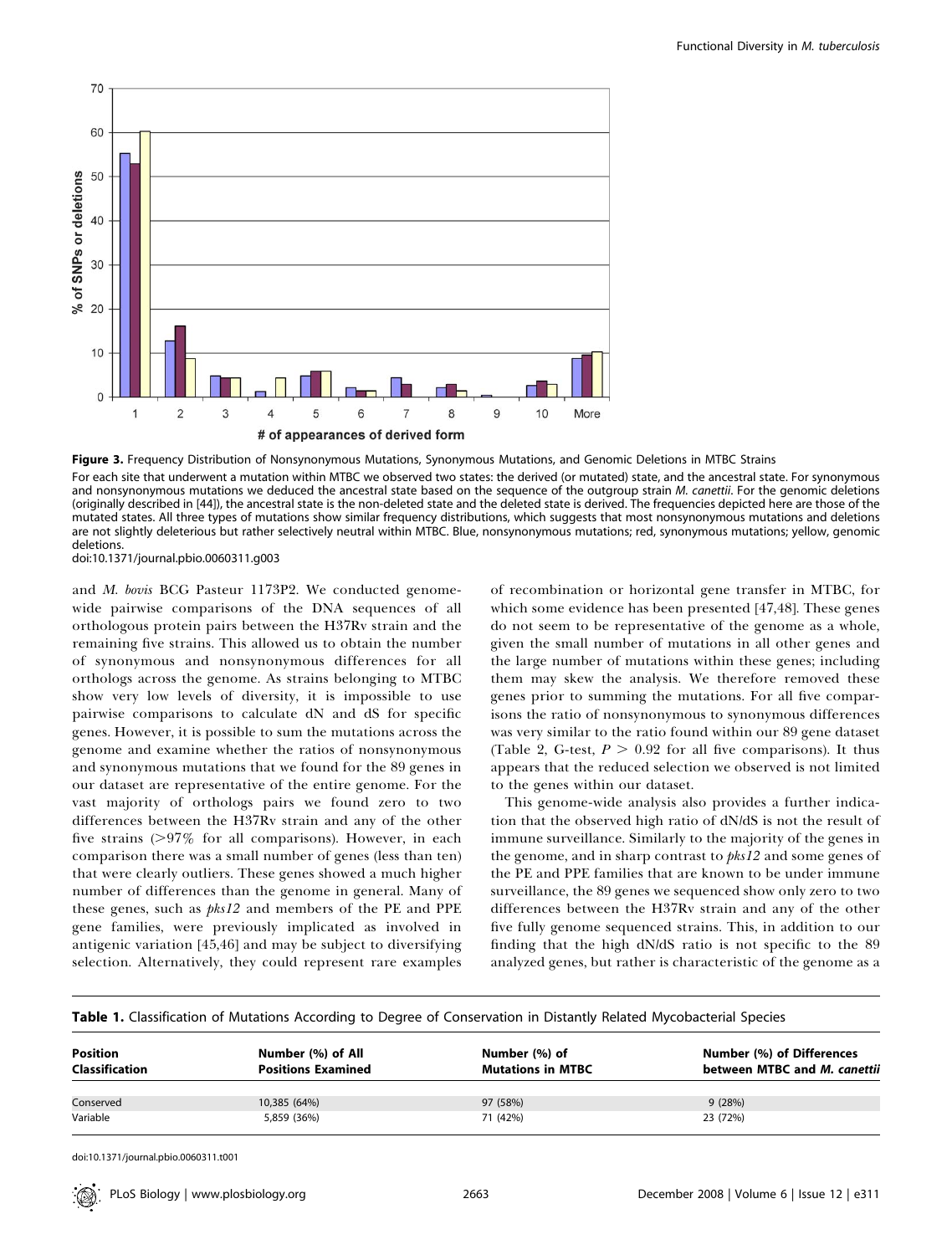Table 2. Synonymous and Nonsynonymous MTBC Differences in the 89 Gene Dataset and in Genome-Wide Pairwise Comparisons

| Comparison         | Number (%) of<br><b>Synonymous</b><br><b>Differences</b> | Number (%) of<br><b>Nonsynonymous</b><br><b>Differences</b> |
|--------------------|----------------------------------------------------------|-------------------------------------------------------------|
|                    |                                                          |                                                             |
| 89 gene dataset    | 139 (37.6%)                                              | 231 (62.4%)                                                 |
| H37Rv/F11          | 223 (37.2%)                                              | 376 (62.8%)                                                 |
| H37Rv/CDC1551      | 240 (37.1%)                                              | 407 (62.9%)                                                 |
| H37Rv /H37Ra       | 29 (38.2%)                                               | 47 (61.8%)                                                  |
| H37Rv/M. bovis     | 607 (37.3%)                                              | 1,020 (62.7%)                                               |
| H37Rv/M. bovis BCG | 571 (37.2%)                                              | 962 (62.8%)                                                 |

doi:10.1371/journal.pbio.0060311.t002

whole, indicates that immune surveillance is not likely to explain the observed high dN/dS values, unless it affects the entire tuberculosis genome. Furthermore, the fact that some genes that are known to be under immune surveillance show much higher levels of diversity than most other genes in the genome further indicates that most genes are not affected to such a high extent by immune surveillance.

We further used the six fully sequenced MTBC genomes to calculate  $P_{\text{cons}}/P_{\text{var}}$  at a genome-wide level. We created multiple sequence alignments of all of the annotated proteins of the H37Rv strain that have clear orthologs in the other five MTBC genomes. We also searched for orthologs of these sequences in the ten more distantly related fully sequenced mycobacterial strains mentioned earlier. For this analysis, we selected genes for which we could find clear orthologs in all of the six MTBC strains and create multiple sequence alignments in these six strains that contained no gaps. We also required that we find orthologs for these genes in at least five of the more distantly related mycobacterial strains. 1,970 genes filled these requirements. We could find no SNPs within the six MTBC strains for 1,289 of these genes and thus removed them from the analysis. We further removed four genes because they were clearly outliers and had well over ten SNPs each, whereas the vast majority of genes had three or fewer SNPs. These four genes include three-members of the PE and PPE protein families, which have been implicated as being involved in antigenic variation [45], as well as the *pks12* gene, which has been shown to produce a polyketide that is an important T cell antigen [46]. After removing these four genes, we were left with 677 genes in which there was at least one MTBC SNP. Within these genes 145,020 of the sites were conserved in the distantly related Mycobacteria (49%) and 149,728 were variable (51%). 448 of the MTBC SNPs found within these genes were at conserved sites (47%) and 515 of the SNPs fell at variable sites (53%). As was the case for the 89 genes in our dataset, there is no significant difference between the proportion of SNPs falling in variable and conserved sites and the random proportion we would expect if selection were not discriminating between the two types of sites (G-test,  $p = 0.1$ ). Furthermore, when we calculated the genome-wide  $P_{\rm cons}$   $P_{\rm var}$  we found it was even higher (0.9) than for the 89 gene analysis (0.77). Taken together, our genomewide analyses show that the severe reduction in purifying selection we observed is not specific to the 89 genes in our main dataset. Rather there appears to be a genome-wide reduction in purifying selection in MTBC.

#### Much of MTBC Diversity Has Functional Consequences

There are two possibilities regarding the nature of the observed reduced constraint. One possibility is that the reduction in purifying selection is pathway specific and that it affects only specific mutations that no longer have functional consequences as a result of changes in the ecological requirements of the MTBC strains. If this were true, one would expect to see a relaxation of purifying selection in only a subset of genes, and not in housekeeping genes that are generally universally required. However, the reduction of purifying selection within the MTBC appears to be genome-wide and occurs across different classes of genes, including housekeeping genes. This suggests the alternative possibility, in which a genome-wide reduction in the efficacy of purifying selection has occurred. The weakened selective constraint in MTBC appears to allow amino acid changes that would be removed by purifying selection in M. canettii and other mycobacteria to persist within MTBC. Such changes are likely to have deleterious functional consequences in  $M$ . *canettii*, as otherwise they would not have been removed by selection. Most of these mutations are still likely to have similar functional effects in the other MTBC strains. However, because of the reduced efficiency of selection they are more likely to persist.

It is possible to roughly estimate the proportion of the differences within MTBC that are likely to carry such functional consequences. On the basis of our 89 gene dataset, we found that in M. canettii, 23 mutations fell into variable sites and nine, or  $\sim$  2.6 times fewer, fell into conserved sites. Had selection been as strong in MTBC as it is in M. canettii, and assuming conservatively that the mutations at the variable sites are entirely neutral, we would expect 2.6 times fewer mutations to be observed at constrained sites within MTBC as well. Considering that there are 71 mutations at variable sites in MTBC we would expect  $\sim$ 27 mutations at conserved sites within MTBC. Instead, we find 97 such mutations. This indicates that close to 72% of mutations at conserved sites (42% of the amino acid mutations overall) within MTBC would have been removed by selection in M. canettii. Because such amino acid mutations are likely to affect protein function, this suggests that about 40% of amino acid changes in MTBC have functional consequences.

To put this in context, we can consider the number of nonsynonymous differences found between the fully sequenced M. tuberculosis H37Rv and other two fully sequenced strains of M. tuberculosis present in our dataset: CDC1551 and F11. We considered only genes that are clear orthologs, could be aligned across their entire protein sequence, and had no gaps in their DNA alignment that could represent frameshift events. Again, we removed genes that were clear outliers with respect to the number of mutations they contain (more than ten mutations).Within the remaining protein pairs, we found 423 and 410 amino acid differences between H37Rv and CDC1551, and H37Rv and F11, respectively. Note that the genome-sequenced strains do not represent the full diversity within MTBC, because they all belong to the same strain lineage (red in Figure 1). However, if the sequenced proteins are representative of the genome as a whole, these numbers and the diversity in our dataset can be used to conservatively estimate the range of functional amino acid differences between an average pair of MTBC strains. For the 89 genes we sequenced, the number of differences between strain pairs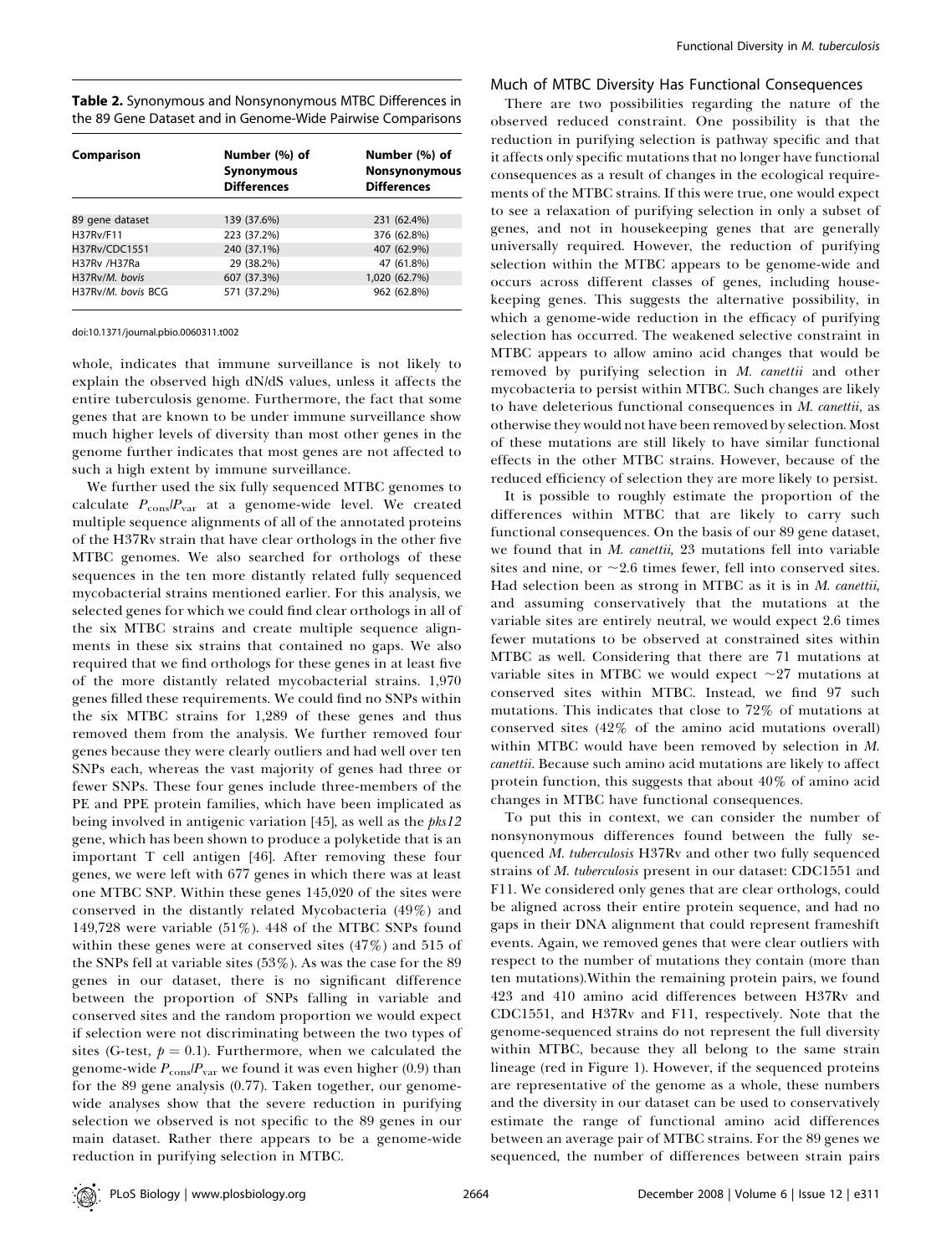

Figure 4. Out-Of-And-Back-To-Africa Scenario for the Evolutionary History of Human-Adapted MTBC

(A) Global human population size during the last 50,000 y. The letters above the graph indicate the time periods corresponding to (B), (C), and (D), respectively (data source: http://en.wikipedia.org/wiki/Image:Population\_curve.svg). (B) Hypothesized migration out of Africa of ancient lineages of MTBC. Colored arrows correspond to the six main human-adapted MTBC lineages shown in Figure 1. The hypothesized common ancestor of the three modern lineages (in red, purple, and blue) is indicated in black.

(C) Recent increase of global human population. Each dark grey dot corresponds to 1 million people (data source: http://www.pbs.org/wgbh/nova/ worldbalance/numb-nf.html). The population increase was strongest in Western Europe, India, and East Asia (Figure S3). These three geographic regions are each associated with one of the three modern MTBC lineages (red, purple, and blue). Recent human migration, trade, and conquest have promoted global spread of these modern MTBC lineages.

(D) The human population has reached 6 billion. The distribution of the six main human-adapted MTBC lineages we observe today is shown (colors correspond to Figures 1 and S2; based on data from [19,21]).

doi:10.1371/journal.pbio.0060311.g004

ranged from zero to 46 (Figure 2), with an average of 25. For these genes we find 17 differences between H37Rv and CDC1551, and 13 differences between H37Rv and F11. From these numbers we can estimate conservatively that an average pair of MTBC strains should have around 300 functional differences between them. At the same time, the least diverged strains may have close to no functional differences whereas the most diverged strains may differ at around 500 functional sites (see Methods). Furthermore, because we used a highly conservative estimate of the number of amino acid differences per genome and took only point mutations into account, this is likely to be a highly conservative estimate of the number of functional differences.

Taken together, our results strongly suggest that the high value of dN/dS in MTBC results from a significant reduction in purifying selection. This reduced selective constraint most probably results from a number of factors, all of which tend to reduce an organism's effective population size. These factors are high clonality (i.e., virtual absence of horizontal gene exchange) and the serial transmission bottlenecks characteristic of this pathogen. These serial bottlenecks are particularly tight in M. tuberculosis, because a single cell is enough to establish a new infection. Furthermore, the population structure of human MTBC is highly subdivided, both geographically (Figures 1 and 4D) and within the lungs of infected individuals. It has been shown that different lesions in lungs of tuberculosis patients can harbor genetically distinct subclones of a particular infecting strain [49]. Finally, clonal organisms are also prone to selective sweeps [6]. All of these features lead to small effective population sizes, in which the effects of random genetic drift are increased compared with those of natural selection [6,26,27]. Random genetic drift allows mutations to reach high frequencies that in organisms with large effective population sizes would be eliminated by natural selection. Such mutations are likely to affect protein function deleteriously (i.e., they are functional), which is why they are eliminated in other organisms. By contrast, the large amount of predicted functional variation we observed at conserved sites in MTBC shows that natural selection is not as efficient at removing deleterious mutations in this organism. This high functional diversity in MTBC reported here further stresses the need to consider strain diversity in the development of new tuberculosis diagnostics, drugs, and vaccines [21].

## An ''Out-Of-And-Back-To-Africa'' Scenario for Human MTBC

In addition to natural selection and genetic drift, migration and demographic changes can affect the generation and distribution of genetic diversity in a particular organism.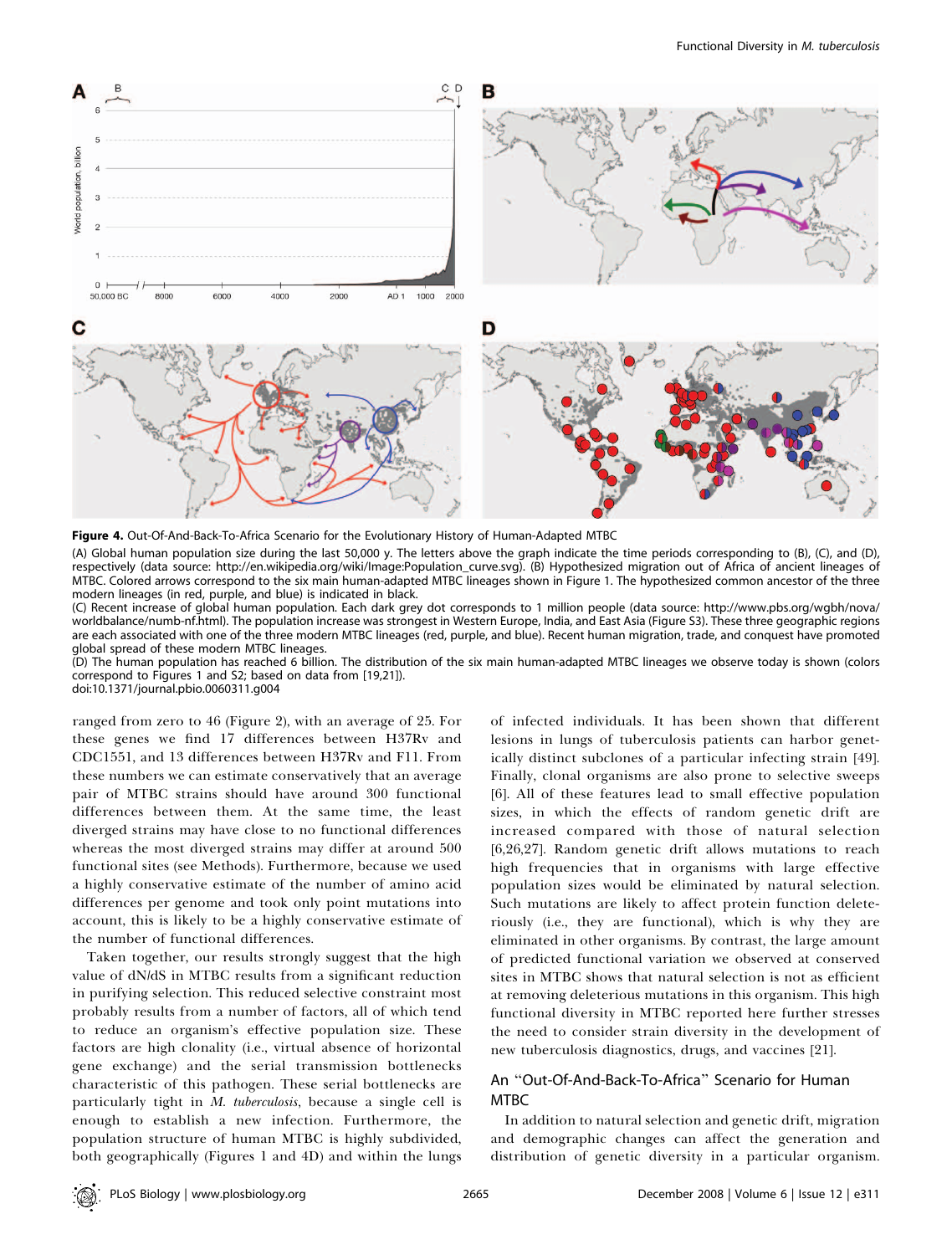Thus, we decided to use our new sequence-based diversity dataset to further explore the complex interactions between mycobacterial evolution and human population growth and travel [50,51]. Overall, our data support a hypothesized ''Outof-and-back-to-Africa'' scenario of the phylogeography of human tuberculosis (Figures 1 and 4D) [19,21]. Specifically, most evidence indicates that MTBC originated in Africa. For example, Africa is the only continent in which all six major human MTBC lineages occur, and the deeply rooted lineages are present exclusively in West Africa (brown and green in Figures 1 and 4). An African origin for human tuberculosis is also consistent with a previous report on M. canettii and other so-called ''smooth tubercle bacilli'' that share a remote common ancestor with the other MTBC and which are primarily associated with countries at the Horn of Africa [28,52]. During hunter–gatherer times, human populations remained small and geographically scattered (Figure 4A), which favored within-family transmission and the resulting stable host–pathogen associations [19,21,39]; it has been postulated that the characteristic latency period in human tuberculosis might be an adaptation of M. tuberculosis to low host densities [53]. Thus, we would expect the ancient human migrations out of Africa  $\sim$  50,000 y ago [54] to be reflected in the population structure of human-adapted MTBC, similar to the structure that has been observed for *Helicobacter pylori* [55]. In our dataset, this is seen in the distribution of the three deeply rooted ancient strains. For example, the contemporary distribution of the ancient pink lineage around the Indian Ocean (Figures 1 and 4D) corresponds to the earliest spread of modern humans out of Africa [54]. Importantly, early migration out of Africa would have occurred over land as ocean-going transport technologies were developed only at a much later time point in human history [51,54].

### Ancient MTBC Spread by Land, Modern MTBC by Sea

We hypothesize that further overland migration seeded Western Europe, Northern India, and East Asia with what would become the three modern M. tuberculosis lineages (red, purple, and blue lineages in Figures 1 and 4B). Concurrently, human populations started to increase dramatically and disproportionately in these regions providing an ecological niche for the clonal expansion of these three strain lineages (Figures 4A, 4C, and S3). During the past few centuries with large-scale human migration, trade and conquest out of these three areas [51], these clades further spread to other areas of the world (Figure 4C). Specifically, the presence of Euro-American (red) strains on the American continent can be explained in terms of the exodus from the over-populated European cities to America at the end of the 19th century—a "vast movement that dwarfed all earlier migrations," according to the historian William McNeill [51]. Furthermore, the presence of strains from this cluster in Africa, Asia, and the Middle East is in agreement with the cases of European colonization of the post-Columbian era. In a similar vein, the presence of strains from the Indian-East-African (purple) lineage in East Africa can be explained in terms of the recent history of migration to this region from the Indian subcontinent [56]. Finally, the presence of the East Asian/Beijing (blue) lineage in South Africa is best explained by the relatively recent import of slaves from Southeast Asia by Dutch colonialists and later immigration of Chinese workforces to South African gold mines [57,58]. Although some human trade routes go back several millennia and thus could have contributed to the spread of MTBC, it appears that the large-scale migration events discussed above, which were partially driven by the more recent and dramatic increases in population densities in Europe, India, and East Asia (Figures 4A and S3), were key for the spread of the modern MTBC lineages. Importantly, in contrast to the ancient migrations that followed mostly land routes, modern waves of spread increasingly followed routes of ocean-going ships (Figure 4C) to arrive to their contemporary distribution (Figure 4D).

The quantitative nature of our new diversity data permits a more rigorous analysis of this out-of-and-back-to-Africa hypothesis. Theory predicts that for an organism populating the world from a given point of origin, we will find a correlation between genetic variability and geographic distance traveled [59,60]. Thus, if our hypothesis is correct, we expect the genetic difference between any two strains to increase with geographic distance between where they originated. For all isolates, we used the haversine method with and without waypoints [59] to define pairwise distances over land routes and over water routes, respectively. Incorporation of waypoints into the calculation of geographic distances allows for the additional distances traveled via land routes during ancient human migrations. More direct geographic distances calculated without waypoints correspond to the water routes along which more recent human travel occurred once ocean-going ships became available. For each type of geographic distance, we computed the coefficient of linear correlation between geographic and genetic distances among ancient and modern strains, and tested its statistical significance. For all human-adapted MTBC strains we found a significant correlation between pairwise geographic and genetic distances, indicating that each group of strains carries a signal of the overall patterns of human demography and migration (Figure 5A and 5B). Furthermore, given the difference that we hypothesize between the migratory routes of ancient and modern strains we would expect that the correlation would be stronger for ancient strains spreading via land routes and for modern strains spreading via sea routes; this notion was supported by our statistical analysis (Figure 5A and 5B).

In summary, our quantitative analysis enabled by the sequence-based diversity data of MTBC strains supports the hypothesized relationship between the evolution of a very successful human pathogen and past human migrations. It is likely that more recent air travel might also be contributing to the global spread of MTBC variants, and part of the signal we detected for the spread of MTBC by water routes might in fact reflect more recent spread by air routes. However, as discussed above, it appears that changes in the global population structure of MTBC are linked to significant demographic changes and large-scale movements in human populations. On the long-term, increasing globalization and air travel could lead to homogenization of the global population structure of MTBC. Alternatively, it is conceivable that because of the distinct evolutionary trajectories of ancient and modern MTBC lineages, fundamental differences in the optimal virulence might limit the success of ancient lineages compared with modern strains [61]. In support of this possibility, a recent study in The Gambia reported that modern strains were three times more likely to cause rapid progression to active disease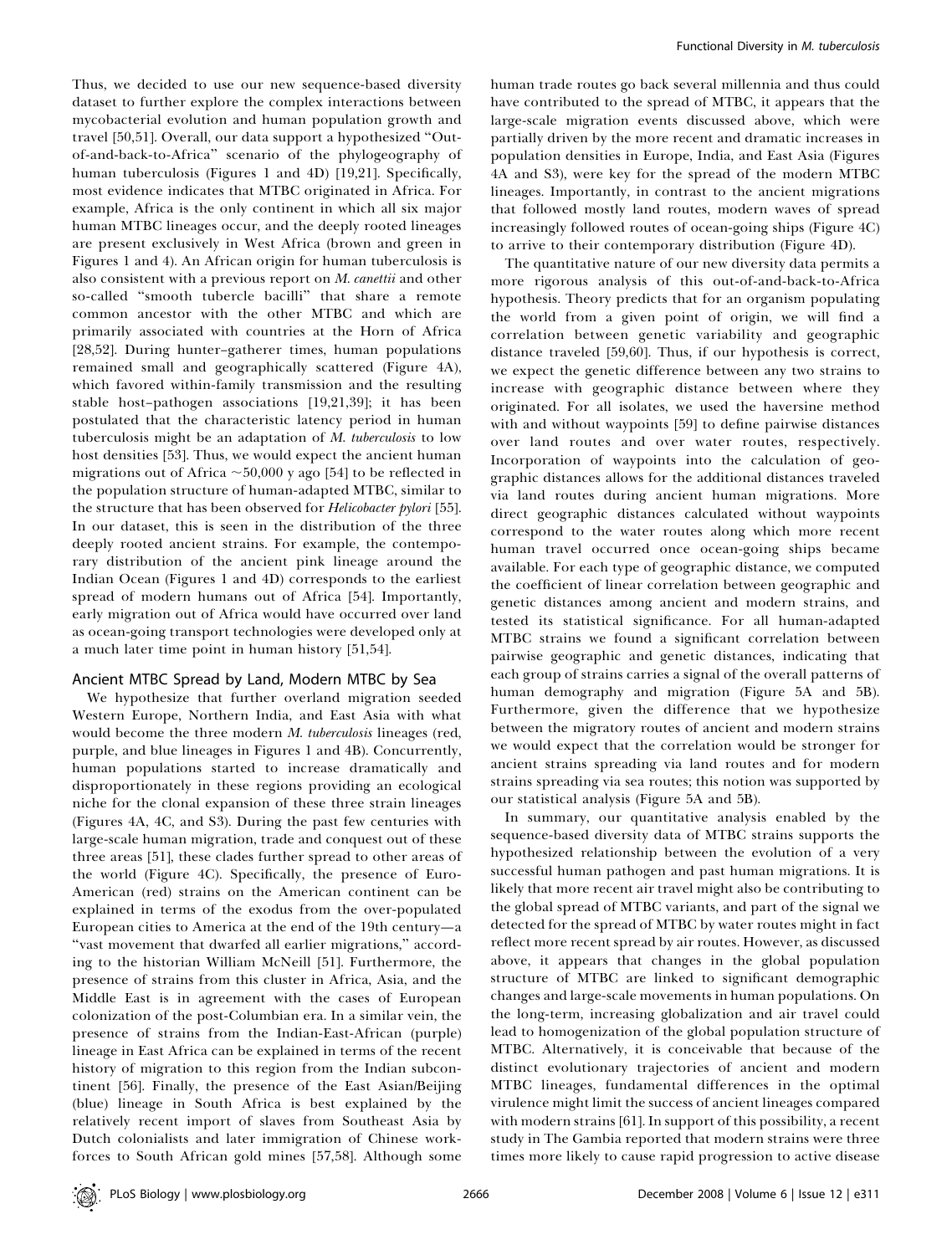

Figure 5. Correlations between Genetic and Geographic Distances in Ancient and Modern MTBC Strains

To determine the route by which human-adapted MTBC strains were globally dispersed, we sought correlations between genetic and geographic distances in ancient (A) and modern (B) MTBC strains. The shortest distances between geographic locations via water routes (pink diamonds) or continental waypoints (i.e., land routes; blue squares) are plotted against the corresponding genetic distances expressed as the number of SNPs. In ancient strains, the correlation using either route was highly statistically significant ( $p < 0.0001$  for both), but the correlation using land routes was slightly stronger. By contrast in modern strains the correlation using water routes was stronger and more statistically significant compared with land routes (p  $<$  0.0001 and p = 0.05, respectively). Significant p values and  $r^2$  between 0 and 1 for all four analyses support the association between MTBC dispersal and human migration, which is consistent with early spread of MTBC out of Africa. The relative magnitude of  $r^2$  for land routes versus water routes suggests that spread of ancient strains occurred over land (i.e., through ancient human migration) and modern strains over water (i.e., through recent historical migration, trade, and conquest). doi:10.1371/journal.pbio.0060311.g005

in secondary tuberculosis patients than strains that belonged to the ancient green lineage [62].

#### Concluding Remarks

In conclusion, our analysis shows that human-adapted MTBC is more genetically diverse than traditionally assumed and is under greatly reduced selective constraint. This reduced selection pressure may have implications for the emerging epidemic of multidrug-resistant tuberculosis [1].

Drug-resistant strains of M. tuberculosis can exhibit fitness defects as a function of the specific drug-resistance-conferring mutation and strain genetic background [63,64]. However, reduced selection may allow strains harboring ''costly'' drug-resistance-conferring mutations to persist, even in the absence of antibiotics. Furthermore, persistence in the population of mutants resistant to a single drug, even if relatively unfit, may contribute to the emergence of multi-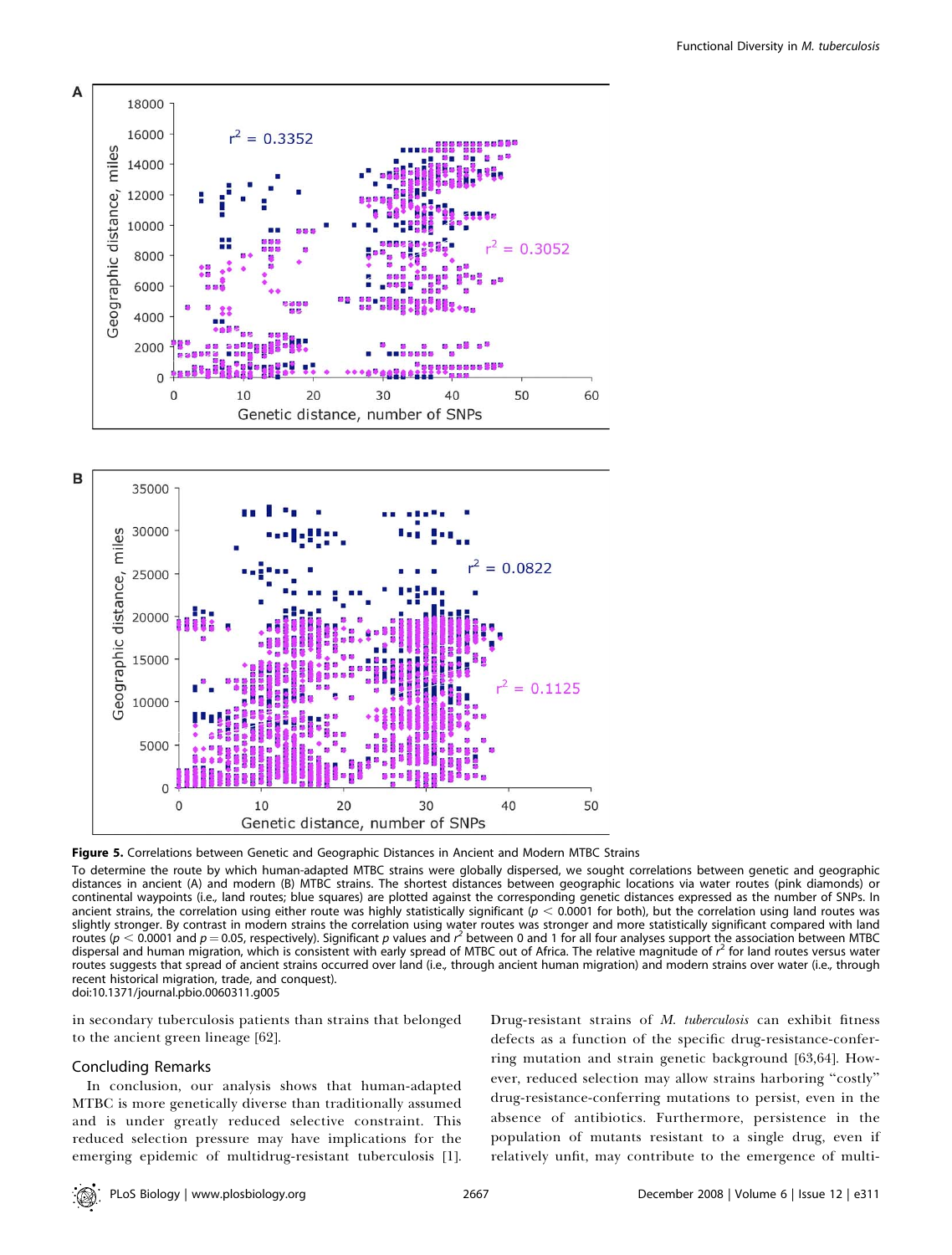drug-resistant organisms through the sequential acquisition of additional drug-resistance determinants. Given the complex linkage of this pathogen with past human demographic and migratory events, reduced selective constraint in M. tuberculosis could collude with the current increases in human population, urbanization, and global travel to exacerbate the worldwide epidemic of drug-resistant tuberculosis.

#### Materials and Methods

Bacterial strains. A total of 108 mycobacterial strains were used in this study. A list with the detailed information on each strain is provided in Table S1. Ninety-nine strains were selected from our global collection of 875 strains from 80 countries previously analyzed by genomic deletion typing [19]. In addition, we included seven strains belonging to the four animal-adapted species of MTBC. These included two strains of  $M$ . bovis, two strains of  $\overline{M}$ . caprae, two strains of M. microti, one strain of M. pinnipedii, and the vaccine strain BCG Pasteur. Finally, one strain of M. canettii was included as the hypothesized outgroup. Although we did not sample all the potential diversity among the animal-adapted mycobacteria, we included several representatives of four recognized species that exhibit different host preferences (i.e., four different ecotypes) [6–10].

DNA sequencing. Table S2 lists the information on the 89 genes analyzed in this study, and Figure S1 shows their position relative to the M. tuberculosis H37Rv genome. Eight of the 108 strains included in this study had complete or partial genome sequence data available in the public domain. These included the laboratory strain H37Rv (our reference strain) [65], M. tuberculosis strain CDC1551 [66], M. bovis strain AF2122/97 [5], M. bovis BCG Pasteur [67], M. tuberculosis strain 210 (http://www.jcvi.org/), M. microti strain OV254 (http://www.sanger. ac.uk), and M. tuberculosis strains F11, C, and Haarlem (http://www. broad.mit.edu/seq/msc/). We used BLAST to identify sequence polymorphisms in these genomes relative to strain H37Rv.

For the remaining 100 strains, the 89 genes were PCR amplified and directly sequenced using the primers listed in table S3. PCR and sequencing primers were designed using PrimerSelect (Lasergene Inc.). DNA was amplified in a 96-well format and  $25 \mu$  reactions using a GeneAmp system 9700 thermocycler (Applied Biosystems). Unincorporated nucleotides and primers were removed by filtration with Multiscreen-PCR plates (Millipore). Sequencing reactions were performed with the BigDye Terminator (Applied Biosystems) and purified in Multiscreen plates (Millipore) with Sephadex (Amersham Biosciences). Sequence data were generated with an ABI 3730 XL automated sequencer (Applied Biosystems). For each gene, sequences were analyzed visually using the programs PHRED, PHRAP, and CONSED (University of Washington) and strain H37Rv as a reference. Only SNPs were considered in this analysis, and indels were ignored. SNPs that occurred in at least two strains were considered real. To exclude potential sequencing errors, SNPs that occurred only in a single strain were confirmed by sequencing of an independent PCR product, except for SNPs that occurred only in the M. canettii strain or in one of the strains with available whole genome sequences. Of the 20,500 initial sequencing reactions (205 primers in 100 strains; Table S3),  $95$  (<0.5%) failed to give interpretable results after several PCR and/or sequencing attempts. The corresponding gene sequences were assumed to be the same as the consensus in the final analysis.

Phylogenetic analysis. For phylogenetic inference, a data matrix was constructed, which included the concatenated sequences of the 89 genes for each of the 108 strains included in the study. We used DnaSP [68] to parse the raw data. Additional analyses were performed using a combination of the software PAUP [69], a mySQL database (http://www.mysql.com), several custom PERL scripts (http://www.perl. org), and a programmer's text editor TextMate (http://macromates. com). We first entered the NEXUS-formatted sequence output of DnaSP into PAUP, and ran a heuristic search for a maximumparsimony tree with M. canettii strain K116 set as the outgroup. We then used PAUP's *describetrees* command to output the tree's branch lengths, its homoplasy index, character change lists, and the patristic distance matrix. The character change lists specify the tree branch where each single-nucleotide change occurred, according to the maximum parsimony criterion. The patristic distance matrix gives the number of differences separating any given pair of strains from each other. A neighbor-joining tree was constructed using the software MEGA 4 [70].

Genetic distances between lineages. We used a series of PERL scripts to parse, organize, and enter information about the maximum-parsimony tree into a mySQL database. To compute the distribution of pairwise genetic distances on the tree for animal– animal, human–human, and animal–human strain pairings, we extracted the lists of patristic distances for each kind of pairing from the mySQL database. We entered each list into a Microsoft Excel worksheet and constructed a series of overlapping histograms. To determine the significance of differences among the three distributions, we entered the patristic distance lists into the software package R (http://www.r-project.org/), and ran the Mann–Whitney rank sum test on each pair of distributions.

dN/dS values. The sequences of the 89 genes from each strain were concatenated and the resulting sequences were aligned using ClustalW. dN/dS within MTBC was calculated for the multiple alignment of the sequences of all the MTBC strains, using the program package DnaSP. dN/dS between MTBC and the outgroup strain M. canettii was calculated by estimating dN/dS between the majority-rule consensus sequence of MTBC and M. canettii. We compared M. canettii with the consensus sequence, rather than comparing *M. canettii* with each of the MTBC strains and averaging the result to eliminate the effect of evolution within MTBC on the comparisons. Pairwise dN/dS values were calculated using DnaSP according to the method of Nei and Gojobori [71]. In order to estimate whether the differences in dN/dS within MTBC and between MTBC and M. canettii are significant, we considered the fact that in all comparisons we are looking at the same exact sites. This allowed us to compare the number of nonsynonymous and synonymous mutations within MTBC with the same numbers between MTBC and M. canettii using a simple G-test of significance.

Frequency of MTBC SNPs and deletions. For synonymous and nonsynonymous mutations we deduced the ancestral state using the sequence of the outgroup strain *M. canettii.* Following this assignment we counted, for each SNP, the number of strains in which the derived state was observed. Deletion data were taken from the paper by Tsolaki et al. [44].We assume that each deletion is the derived state, following Tsolaki et al. [44].

Defining conserved and variable amino acid positions. The full annotated proteomes of the following ten mycobacterial species were downloaded from the NCBI FTP server (ftp://ftp.ncbi.nlm.nih.gov/): M. avium 104, M. avium paratuberculosis, M. gilvum PYR-GCK, M. sp. JLS, M. sp. KMS, M. sp. MCS, M. leprae, M. smegmatis MC2 155, M. ulcerans Agy99, and M. vanbaaleniis PYR-1. To locate the orthologs of the 89 proteins included in our study and later for all the proteins of M. tuberculosis H37Rv in these ten bacterial genomes, we conducted a bidirectional FASTA [72] search of the protein sequences from the H37Rv strain of M. tuberculosis in each of the ten genomes. A M. tuberculosis protein was considered to have an ortholog in another Mycobacterium if it had a reciprocal best hit that could be aligned across at least 80% of its sequence. If a protein could be found in at least five of the ten mycobacterial genomes, we aligned the sequences of the proteins from each strain using ClustalW. Positions were divided into two groups: (i) conserved positions—positions that are either identical or that show only conservative amino acid differences and (ii) variable positions—positions that show some radical amino acid changes. Differences in amino acids were classified as conservative or radical based on the method of Zhang et al. [73]. According to this method amino acids are divided based on polarity and volume into six groups: special: C; neutral and small: A, G, P, S, and T; polar and relatively small: N, D, Q, and E; polar and relatively large: R, H, and K; nonpolar and relatively small: I, L, M, and V; nonpolar and relatively large: F, W, and Y. Changes among groups are considered radical whereas changes within groups are considered conservative.

Estimating the percentage of amino acid mutations in MTBC that are likely to be functional. The weakened purifying selection in MTBC appears to allow amino acid changes that would be removed by purifying selection in M. canettii and other mycobacteria to persist. In M. canettii the ratio between the number of mutations falling at conserved sites and mutations falling at variable sites is 9/23. Had selection been as strong in MTBC as it was in *M. canettii*, and assuming conservatively that the mutations at the variable sites are entirely neutral, we would expect this ratio to hold for MTBC. Considering that there are 71 mutations at variable sites in MTBC we would expect to see  $\sim$  27 mutations at conserved sites within MTBC. Given that, in fact, we find 97 such mutations, we can deduce that, had selection been as strong in MTBC as in M. canettii, 70 of the mutations at conserved sites would have been removed. The total number of amino acid mutations observed in our dataset in MTBC is 168. Thus, had selection been as strong as it is in M. canettii we would expect 70/168 (42%) amino acid mutations to have been removed. Since those mutations that would have been removed by selection had it been stronger are likely to have functional consequences, we can deduce that close to 40% of amino acid mutations in MTBC are likely to be functional.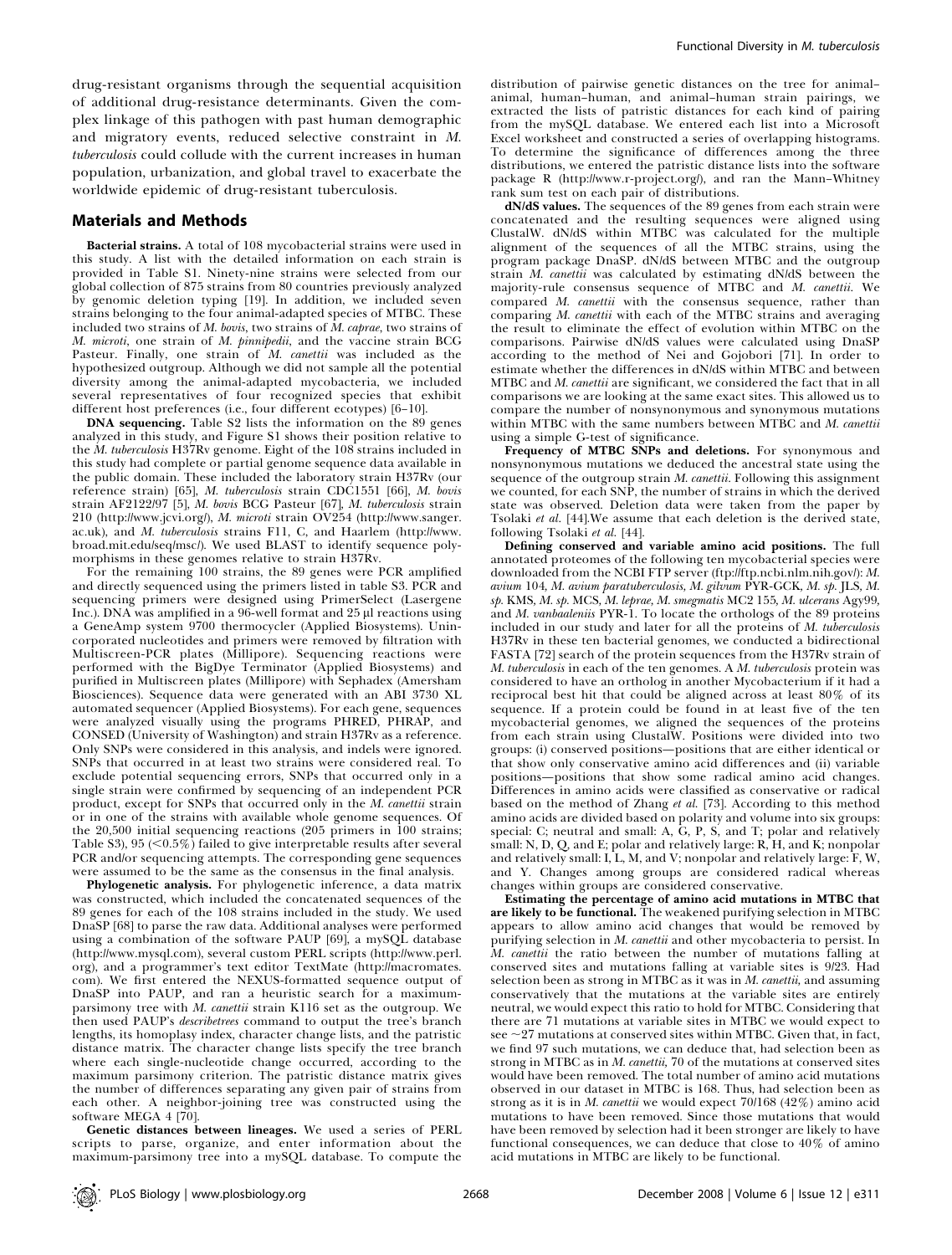To conservatively estimate the number of synonymous, nonsynonymous and amino acid differences for fully sequenced strains of M. tuberculosis, the complete annotated proteomes of the following six fully sequenced MTBC strains were downloaded from the NCBI FTP server (ftp://ftp.ncbi.nlm.nih.gov/): M. tuberculosis H37Rv, M. tuberculosis CDC1551, M. tuberculosis H37Ra, M. tuberculosis F11, M. bovis and M. bovis BCS Pasteur 1173P2. In order to locate the clear orthologs of the genes in the H37Rv strain, we conducted a bidirectional FASTA search of each protein sequence from the H37Rv strain of M. tuberculosis in each of the complete proteomes of the five other strains. A M. tuberculosis H37Rv protein was considered to have a clear ortholog in another Mycobacterium if it had a reciprocal best hit and if the synteny was maintained. Specifically, only pairs of genes that were reciprocal best hits and for which both adjacent genes were also each other's reciprocal best hits were considered orthologous. We further eliminated from consideration gene pairs that could not be aligned across their entire protein sequence at the DNA level or that had gaps in their DNA sequence alignment that could indicate frameshifts. We also removed from the analysis genes that were clearly outliers and had over ten amino acid differences between the strain pairs. This left us with 3,231 gene pairs for the H37Rv/F11 comparison, 2,568 gene pairs for the H37Rv/CDC1551 comparison, 3,495 gene pairs for the H37Rv/H37Ra genes, 3,325 gene pairs for the H37Rv/M. bovis comparison and 3,218 gene pairs for the H37Rv/M. bovis BCG comparison. For these protein pairs we counted the number of synonymous and nonsynonymous DNA changes based on their FASTA pairwise DNA-level alignments. For the H37Rv/CDC1551 and H37Rv/ F11 comparisons, we also counted the amino acid differences based on their FASTA protein level pairwise alignments.

To calculate the average, minimum, and maximum number of functional differences we expect to see for any given pair of M. tuberculosis strains, we considered the following. We examined our dataset and found that for the total of 89 genes sequenced, the number of pairwise differences between MTBC strains ranged between zero and 46, with an average of 25. If for a fully sequenced pair of strains we could find X amino acid differences, and for the same pair of strains we found in our dataset Y differences, and given that  $\sim$ 40% of amino acid differences are expected to be functional, we can extrapolate that the average number of differences expected between any given pair of strains is:

$$
\frac{25}{Y} \times X \times 0.4
$$

For the two comparisons that could be carried out with the three fully sequenced strains that were also analyzed in our study, this gave between 249 differences (H37Rv/CDC1551 comparison,  $X = 423$ ,  $Y =$ 17) and 315 differences (H37Rv/F11 comparison,  $X = 410$ ,  $Y = 13$ ).

Similarly, the maximal number of functional differences expected is

$$
\frac{46}{Y} \times X \times 0.4
$$

For the two comparisons we could perform this gave between 458 (H37Rv/CDC1551 comparison) and 580 differences (H37Rv/F11 comparison).

The minimal number expected is

$$
\frac{0}{Y} \times X \times 0.4
$$

which of course gives zero for both comparisons.

To investigate the correlation between genetic and geographic distances, we computed great-circle geographic distances between all pairs of strains, both for routes that allow crossing of the Earth's major bodies of water (''water routes''), and for those that do not (''land routes''). To do so, we used the haversine method of Ramachandran et al. [59], along with the five waypoints that these authors defined for land route distances. Then, for each type of geographic distance, we computed the coefficient of linear correlation between geographic and genetic distances among strains, and tested its significance using the Mantel test.

#### References

- 1. Raviglione MC, Smith IM (2007) XDR tuberculosis–implications for global public health. N Engl J Med 356: 656–659.
- 2. Young DB, Perkins MD, Duncan K, Barry CE (2008) Confronting the scientific obstacles to global control of tuberculosis. J Clin Invest 118: 1255–1265.
- 3. Gagneux S, Small PM (2008) Molecular evolution of mycobacteria. In:

### Supporting Information

Figure S1. Position of the 89 Genes Included in this Study Relative to the M. tuberculosis H37Rv Genome Sequence

Found at doi:10.1371/journal.pbio.0060311.sg001 (35 KB DOC).

Figure S2. Neighbor-Joining Phylogeny Using the Concatenated Sequences of 89 Genes in 108 MTBC Strains

The distance used is the number of SNPs, and the bootstrap values of 1,000 replicates are indicated for the main branches. Branches are colored according to the lineages defined by our genomic deletion analyses reported previously [19] and correspond to those used in Figure 1. The branch leading to M. canettii has been truncated in the figure because of the large numbers of changes that separate this hypothesized outgroup from the rest of the phylogeny (Table S4). Ancient and modern strain lineages are indicated.

Found at doi:10.1371/journal.pbio.0060311.sg002 (236 KB DOC).

Figure S3. Human Population Densities in the Year 2000

Western Europe, North India, and China are among the most densely populated areas in the Old World (Source NASA: http://visibleearth. nasa.gov/view\_rec.php?id=116).

Found at doi:10.1371/journal.pbio.0060311.sg003 (2.68 MB DOC).

Table S1. Mycobacterial Strains Included in This Study Found at doi:10.1371/journal.pbio.0060311.st001 (185 KB DOC).

Table S2. Genes Sequenced in This Study

Found at doi:10.1371/journal.pbio.0060311.st002 (197 KB DOC).

Table S3. Primers Used for PCR Amplification and Sequencing Found at doi:10.1371/journal.pbio.0060311.st003 (293 KB DOC).

Table S4. SNPs Identified in M. canettii Strain K116

Found at doi:10.1371/journal.pbio.0060311.st004 (280 KB DOC).

Table S5. SNPs Identified in 107 MTBC Strains

Found at doi:10.1371/journal.pbio.0060311.st005 (820 KB DOC).

Table S6. Nonsynonymous and Synonymous SNPs Identified in 107 M. tuberculosis Complex Strains by Gene Category, Phylogenetic Clade, and Branch in the Phylogenetic Tree (Figure 1)

Found at doi:10.1371/journal.pbio.0060311.st006 (50 KB DOC).

#### Acknowledgments

We acknowledge the Wellcome Trust Sanger Institute, the Broad Institute, and the J. Craig Venter Institute for making draft DNA sequences available. We thank Lee Rowen, April Clark, and Scott Bloom for technical assistance, as well as Douglas Young, Aaron Hirsh, and Iñaki Comas for critical review of the manuscript.

Author contributions. RH, ML, PMS, DAP, MWF, and SG conceived and designed the experiments. RH, ML, HS, SH, and SG performed the experiments. RH, ML, SN, SH, JCR, and SG analyzed the data. PMS, SN, KK, and SG contributed reagents/materials/analysis tools. RH, ML, PMS, DAP, MWF, and SG wrote the paper.

Funding. This research was supported by the Wellcome Trust and by National Institutes of Health (NIH) grant AI34238 to PS, and by NIH grant GM28016 to MWF. RH was supported by an EMBO long term post-doctoral fellowship, SN by the German Ministry of Health and Ministry for Education and Research (BMBF) within the PathoGenomikPlus Network, and JCR by NIH grant 5K08AI056092. SG was supported by the Medical Research Council, UK and by NIH grant HHSN266200700022C.

Competing interests. The authors have declared that no competing interests exist.

Kaufmann SH, Rubin E, editors. Handbook of tuberculosis. Weinheim: Wiley VCH.

- 4. Smith T (1898) A comparative study of bovine tubercle bacilli and of human bacilli from sputum. J Exp Med 3: 451–511.
- 5. Garnier T, Eiglmeier K, Camus JC, Medina N, Mansoor H, et al. (2003) The complete genome sequence of Mycobacterium bovis. Proc Natl Acad Sci U S A 100: 7877–7882.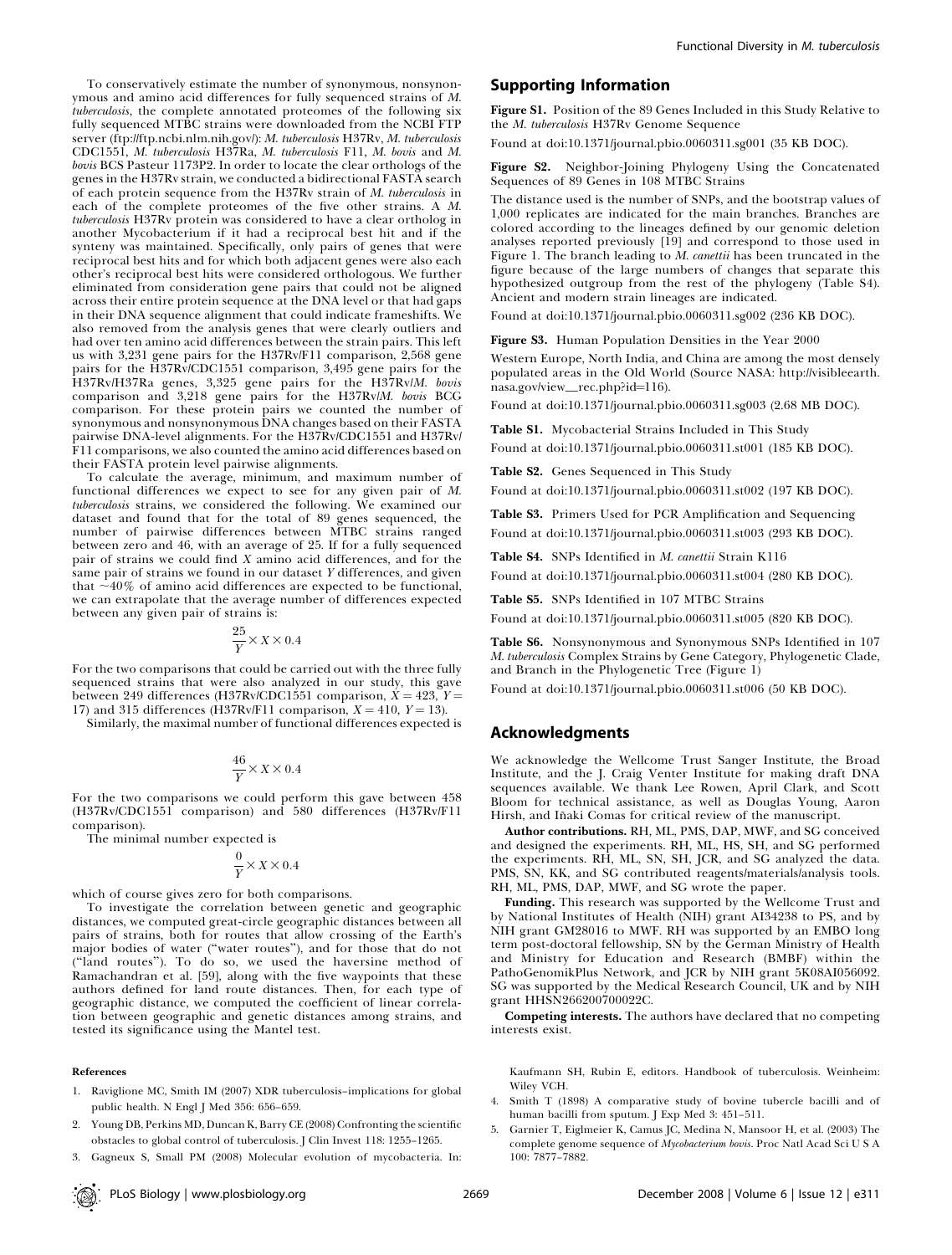- 6. Smith NH, Gordon SV, de la Rua-Domenech R, Clifton-Hadley RS, Hewinson RG (2006) Bottlenecks and broomsticks: the molecular evolution of Mycobacterium bovis. Nat Rev Microbiol 4: 670–681.
- 7. Mostowy S, Inwald J, Gordon S, Martin C, Warren R, et al. (2005) Revisiting the evolution of Mycobacterium bovis. J Bacteriol 187: 6386–6395.
- 8. Brosch R, Gordon SV, Marmiesse M, Brodin P, Buchrieser C, et al. (2002) A new evolutionary scenario for the Mycobacterium tuberculosis complex. Proc Natl Acad Sci U S A 99: 3684–3689.
- 9. Smith NH, Kremer K, Inwald J, Dale J, Driscoll JR, et al. (2005) Ecotypes of the Mycobacterium tuberculosis complex. J Theor Biol 239: 220–225.
- 10. Mostowy S, Cousins D, Brinkman J, Aranaz A, Behr MA (2002) Genomic deletions suggest a phylogeny for the Mycobacterium tuberculosis complex. J Infect Dis 186: 74–80.
- 11. Frota CC, Hunt DM, Buxton RS, Rickman L, Hinds J, et al. (2004) Genome structure in the vole bacillus, Mycobacterium microti, a member of the Mycobacterium tuberculosis complex with a low virulence for humans. Microbiology 150: 1519–1527.
- 12. Cousins DV, Bastida R, Cataldi A, Quse V, Redrobe S, et al. (2003) Tuberculosis in seals caused by a novel member of the Mycobacterium tuberculosis complex: Mycobacterium pinnipedii sp. nov. Int J Syst Evol Microbiol 53: 1305–1314.
- 13. Aranaz A, Cousins D, Mateos A, Dominguez L (2003) Elevation of Mycobacterium tuberculosis subsp. caprae Aranaz et al. 1999 to species rank as Mycobacterium caprae comb. nov., sp. nov. Int J Syst Evol Microbiol 53: 1785–1789.
- 14. Sreevatsan S, Pan X, Stockbauer KE, Connell ND, Kreiswirth BN, et al. (1997) Restricted structural gene polymorphism in the Mycobacterium tuberculosis complex indicates evolutionarily recent global dissemination. Proc Natl Acad Sci U S A 94: 9869–9874.
- 15. Musser JM, Amin A, Ramaswamy S (2000) Negligible genetic diversity of Mycobacterium tuberculosis host immune system protein targets: evidence of limited selective pressure. Genetics 155: 7–16.
- 16. Baker L, Brown T, Maiden MC, Drobniewski F (2004) Silent nucleotide polymorphisms and a phylogeny for Mycobacterium tuberculosis. Emerg Infect Dis 10: 1568–1577.
- 17. Brudey K, Driscoll JR, Rigouts L, Prodinger WM, Gori A, et al. (2006) Mycobacterium tuberculosis complex genetic diversity: mining the fourth international spoligotyping database (SpolDB4) for classification, population genetics and epidemiology. BMC Microbiol 6: 23.
- 18. Filliol I, Motiwala AS, Cavatore M, Qi W, Hernando Hazbon M, et al. (2006) Global Phylogeny of Mycobacterium tuberculosis based on single nucleotide polymorphism (SNP) analysis: insights into tuberculosis evolution, phylogenetic accuracy of other DNA fingerprinting systems, and recommendations for a minimal standard SNP set. J Bacteriol 188: 759–772.
- 19. Gagneux S, Deriemer K, Van T, Kato-Maeda M, de Jong BC, et al. (2006) Variable host-pathogen compatibility in Mycobacterium tuberculosis. Proc Natl Acad Sci U S A 103: 2869–2873.
- 20. Gutacker MM, Mathema B, Soini H, Shashkina E, Kreiswirth BN, et al. (2006) Single-nucleotide polymorphism-based population genetic analysis of Mycobacterium tuberculosis strains from 4 geographic sites. J Infect Dis 193: 121–128.
- 21. Gagneux S, Small PM (2007) Global phylogeography of Mycobacterium tuberculosis and implications for tuberculosis product development. Lancet Infect Dis 7: 328–337.
- 22. Achtman M (2008) Evolution, population structure, and phylogeography of genetically monomorphic bacterial pathogens. Annu Rev Microbiol 62: 53– 70.
- 23. Warren RM, Streicher EM, Sampson SL, van der Spuy GD, Richardson M, et al. (2002) Microevolution of the direct repeat region of Mycobacterium tuberculosis: implications for interpretation of spoligotyping data. J Clin Microbiol 40: 4457–4465.
- 24. Alland D, Whittam TS, Murray MB, Cave MD, Hazbon MH, et al. (2003) Modeling bacterial evolution with comparative-genome-based marker systems: application to Mycobacterium tuberculosis evolution and pathogenesis. J Bacteriol 185: 3392–3399.
- 25. Pearson T, Busch JD, Ravel J, Read TD, Rhoton SD, et al. (2004) Phylogenetic discovery bias in Bacillus anthracis using single-nucleotide polymorphisms from whole-genome sequencing. Proc Natl Acad Sci U S A 101: 13536–13541.
- 26. Hartl DL, Clarck AG (2006) Principles of population genetics. Sunderland, MA: Sinauer Associates, Inc.
- 27. Lynch M (2007) The origins of genome architecture. Sunderland, MA Sinauer Associates.
- 28. Gutierrez C, Brisse S, Brosch R, Fabre M, Omais B, et al. (2005) Ancient origin and gene mosaicism of the progenitor of Mycobacterium tuberculosis. PLoS Pathogens 1: 1–7. doi:10.1371/journal.ppat.0010005
- 29. Andries K, Verhasselt P, Guillemont J, Gohlmann HW, Neefs JM, et al.  $(2005)$  A diarylquinoline drug active on the ATP synthase of *Mycobacterium* tuberculosis. Science 307: 223–227.
- 30. Manjunatha UH, Boshoff H, Dowd CS, Zhang L, Albert TJ, et al. (2005) Identification of a nitroimidazo-oxazine-specific protein involved in PA-824 resistance in Mycobacterium tuberculosis. Proc Natl Acad Sci U S A 103: 431–436.
- 31. Walburger A, Koul A, Ferrari G, Nguyen L, Prescianotto-Baschong C, et al.

(2004) Protein kinase G from pathogenic mycobacteria promotes survival within macrophages. Science 304: 1800–1804.

- 32. Kana BD, Gordhan BG, Downing KJ, Sung N, Vostroktunova G, et al. (2008) The resuscitation-promoting factors of Mycobacterium tuberculosis are required for virulence and resuscitation from dormancy but are collectively dispensable for growth in vitro. Mol Microbiol 67: 672–684.
- 33. Voskuil MI, Schnappinger D, Visconti KC, Harrell MI, Dolganov GM, et al. (2003) Inhibition of respiration by nitric oxide induces a Mycobacterium tuberculosis dormancy program. J Exp Med 198: 705–713.
- 34. Rad ME, Bifani P, Martin C, Kremer K, Samper S, et al. (2003) Mutations in putative mutator genes of Mycobacterium tuberculosis strains of the W-Beijing family. Emerg Infect Dis 9: 838–845.
- 35. Abdallah AM, Gey van Pittius NC, Champion PA, Cox J, Luirink J, et al. (2007) Type VII secretion–mycobacteria show the way. Nat Rev Microbiol 5: 883–891.
- 36. Brodin P, Rosenkrands I, Andersen P, Cole ST, Brosch R (2004) ESAT-6 proteins: protective antigens and virulence factors? Trends Microbiol 12: 500–508.
- 37. Leyten EM, Lin MY, Franken KL, Friggen AH, Prins C, et al. (2006) Human T-cell responses to 25 novel antigens encoded by genes of the dormancy regulon of Mycobacterium tuberculosis. Microbes Infect 8: 2052–2060.
- 38. Weldingh K, Rosenkrands I, Okkels LM, Doherty TM, Andersen P (2005) Assessing the serodiagnostic potential of 35 Mycobacterium tuberculosis proteins and identification of four novel serological antigens. J Clin Microbiol 43: 57–65.
- 39. Hirsh AE, Tsolaki AG, DeRiemer K, Feldman MW, Small PM (2004) Stable association between strains of Mycobacterium tuberculosis and their human host populations. Proc Natl Acad Sci U S A 101: 4871–4876.
- 40. Supply P, Warren RM, Banuls AL, Lesjean S, Van Der Spuy GD, et al. (2003) Linkage disequilibrium between minisatellite loci supports clonal evolution of Mycobacterium tuberculosis in a high tuberculosis incidence area. Mol Microbiol 47: 529–538.
- 41. Daubin V, Moran NA (2004) Comment on ''The origins of genome complexity''. Science 306: 978; author reply 978.
- 42. Roumagnac P, Weill FX, Dolecek C, Baker S, Brisse S, et al. (2006) Evolutionary history of Salmonella typhi. Science 314: 1301–1304.
- 43. Rocha EP, Smith JM, Hurst LD, Holden MT, Cooper JE, et al. (2006) Comparisons of dN/dS are time dependent for closely related bacterial genomes. J Theor Biol 239: 226–235.
- 44. Tsolaki AG, Hirsh AE, DeRiemer K, Enciso JA, Wong MZ, et al. (2004) Functional and evolutionary genomics of Mycobacterium tuberculosis: insights from genomic deletions in 100 strains. Proc Natl Acad Sci U S A 101: 4865– 4870.
- 45. Brennan MJ, Delogu G (2002) The PE multigene family: a 'molecular mantra' for mycobacteria. Trends Microbiol 10: 246–249.
- 46. Matsunaga I, Bhatt A, Young DC, Cheng TY, Eyles SJ, et al. (2004) Mycobacterium tuberculosis pks12 produces a novel polyketide presented by CD1c to T cells. J Exp Med 200: 1559–1569.
- 47. Liu X, Gutacker MM, Musser JM, Fu YX (2006) Evidence for recombination in Mycobacterium tuberculosis. J Bacteriol 188: 8169–77.
- 48. Hughes AL, Friedman R, Murray M (2002) Genomewide pattern of synonymous nucleotide substitution in two complete genomes of Mycobacterium tuberculosis. Emerg Infect Dis 8: 1342–1346.
- 49. Post FA, Willcox PA, Mathema B, Steyn LM, Shean K, et al. (2004) Genetic polymorphism in Mycobacterium tuberculosis isolates from patients with chronic multidrug-resistant tuberculosis. J Infect Dis 190: 99–106.
- 50. Donoghue HD, Spigelman M, Greenblatt CL, Lev-Maor G, Bar-Gal GK, et al. (2004) Tuberculosis: from prehistory to Robert Koch, as revealed by ancient DNA. Lancet Infect Dis 4: 584–592.
- 51. McNeill W (1984) Human migration in historical perspective. Popul Dev Rev 10: 1–18.
- 52. Smith NH (2006) A re-evaluation of M. prototuberculosis. PLoS Pathog 2: e98. doi:10.1371/journal.ppat.0020098
- 53. Blaser MJ, Kirschner D (2007) The equilibria that allow bacterial persistence in human hosts. Nature 449: 843–849.
- 54. Goebel T (2007) Anthropology. The missing years for modern humans. Science 315: 194–196.
- 55. Linz B, Balloux F, Moodley Y, Manica A, Liu H, et al. (2007) An African origin for the intimate association between humans and Helicobacter pylori. Nature 445: 915–918.
- 56. Gilbert E (2002) Coastal East Africa and the Western Indian Ocean: Long-Distance Trade, Empire, Migration, and Regional Unity, 1750–1970. The History Teacher 36. http://www.historycooperative.org/journals/ht/36.1/ gilbert.html
- 57. Mokrousov I, Ly HM, Otten T, Lan NN, Vyshnevskyi B, et al. (2005) Origin and primary dispersal of the Mycobacterium tuberculosis Beijing genotype: clues from human phylogeography. Genome Res 15: 1357–1364.
- 58. van Helden PD, Warren RM, Victor TC, van der Spuy G, Richardson M, et al. (2002) Strain families of Mycobacterium tuberculosis. Trends Microbiol 10:: 167–168; author reply 168.
- 59. Ramachandran S, Deshpande O, Roseman CC, Rosenberg NA, Feldman MW, et al. (2005) Support from the relationship of genetic and geographic distance in human populations for a serial founder effect originating in Africa. Proc Natl Acad Sci U S A 102: 15942–15947.
- 60. Kimura M, Weiss GH (1964) The stepping stone model of population